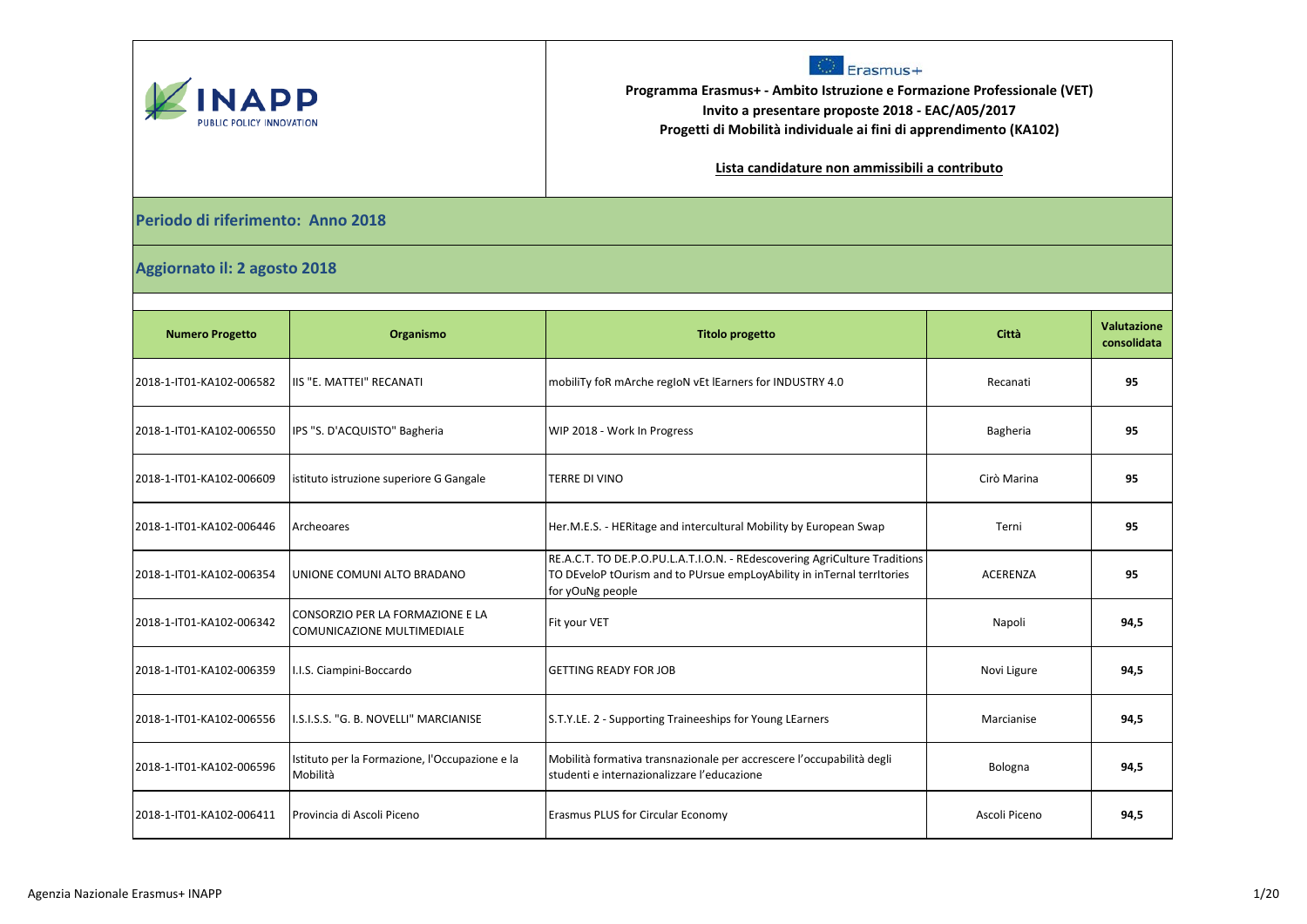| Periodo di riferimento: Anno 2018 |                                                                                                 |                                                                                                                                                                                                                                       |                            |      |
|-----------------------------------|-------------------------------------------------------------------------------------------------|---------------------------------------------------------------------------------------------------------------------------------------------------------------------------------------------------------------------------------------|----------------------------|------|
| 2018-1-IT01-KA102-006523          | I.I.S. A. VOLTA                                                                                 | Think Wide in Industrial Skills and Technical EmpoweRment                                                                                                                                                                             | PESCARA                    | 94,5 |
| 2018-1-IT01-KA102-006381          | <b>ASSOCIAZIONE SOS EUROPA</b>                                                                  | P.E.O.P.L.E - Promoting Experiences for the recOgnition of Professional<br>Learning in the third sEctor                                                                                                                               | <b>ROMA</b>                | 94,5 |
| 2018-1-IT01-KA102-006511          | Istituto Professionale Industria e Artigianato "L.<br>Santarella"                               | VET Mobility 4.0 European Smart Factories                                                                                                                                                                                             | Bari                       | 94,5 |
| 2018-1-IT01-KA102-006698          | ASSOCIAZIONE EMILIANO-ROMAGNOLA DI<br>CENTRI AUTONOMI DI FORMAZIONE<br>PROFESSIONALE - A.E.C.A. | VET+: International mobility experiences for the Emilia Romagna VET<br>system                                                                                                                                                         | <b>BOLOGNA</b>             | 94   |
| 2018-1-IT01-KA102-006618          | CENTRO EDILE A. PALLADIO                                                                        | GEnerating New Ideas for Urban Sustainability                                                                                                                                                                                         | <b>VICENZA</b>             | 94   |
| 2018-1-IT01-KA102-006630          | Associazione Cnos-Fap Regione Emilia Romagna                                                    | GraphCom: Enhancing GRAPHic and COMmunication Competences<br>Abroad                                                                                                                                                                   | Bologna                    | 94   |
| 2018-1-IT01-KA102-006711          | Istituto Istruzione Superiore Alfredo Panzini                                                   | MARCHE DI CHARME 2018                                                                                                                                                                                                                 | Senigallia                 | 94   |
| 2018-1-IT01-KA102-006615          | <b>ITTS E. Majorana</b>                                                                         | <b>Training Up</b>                                                                                                                                                                                                                    | Milazzo                    | 94   |
| 2018-1-IT01-KA102-006632          | ITET "E. Fermi"                                                                                 | <b>Expanding Horizons</b>                                                                                                                                                                                                             | Barcellona Pozzo di Gotto  | 94   |
| 2018-1-IT01-KA102-006659          | <b>ITIS GALILEO GALILEI</b>                                                                     | Mechanical & Mechatronics Mobility for productivity and growth in<br>Industry 4.0 Age                                                                                                                                                 | <b>AREZZO</b>              | 94   |
| 2018-1-IT01-KA102-006368          | IPSAR - IPSSEOA Via A. DE Gasperi, 8 Palombara<br>Sabina                                        | Training and learning in Europe new tangible skills                                                                                                                                                                                   | Palombara Sabina           | 94   |
| 2018-1-IT01-KA102-006282          | Training Human Organizzation Research Onlus                                                     | BOARDING PASS: next VET in Europe                                                                                                                                                                                                     | Termoli                    | 94   |
| 2018-1-IT01-KA102-006647          | BOETHEIA COOPERATIVA SOCIALE ONLUS                                                              | Gulliver 2018: percorsi innovativi di Worked Based Learning per sostenere<br>lo sviluppo di ECVET, favorire l'incontro tra mercato del lavoro e IFP<br>nell'ambito dei servizi sociali e immigrazione, contrastare il disagio sociale | San Giorgio a Cremano (NA) | 94   |
| 2018-1-IT01-KA102-006459          | I.P. Servizi Commerciali Cavalieri                                                              | <b>Building Tourism 2</b>                                                                                                                                                                                                             | Milano                     | 94   |
| 2018-1-IT01-KA102-006462          | I.I.S. "GIORDANO BRUNO"                                                                         | ECO2020: Esperienze, Competenze ed Orientamento per una crescita<br>sostenibile                                                                                                                                                       | Perugia                    | 94   |
| 2018-1-IT01-KA102-006455          | Istituto Omnicomprensivo D.Alighieri                                                            | AUTOMA: Achieving Units of learning outcomes Through Overpowering<br><b>Mobility Actions</b>                                                                                                                                          | Nocera Umbra               | 94   |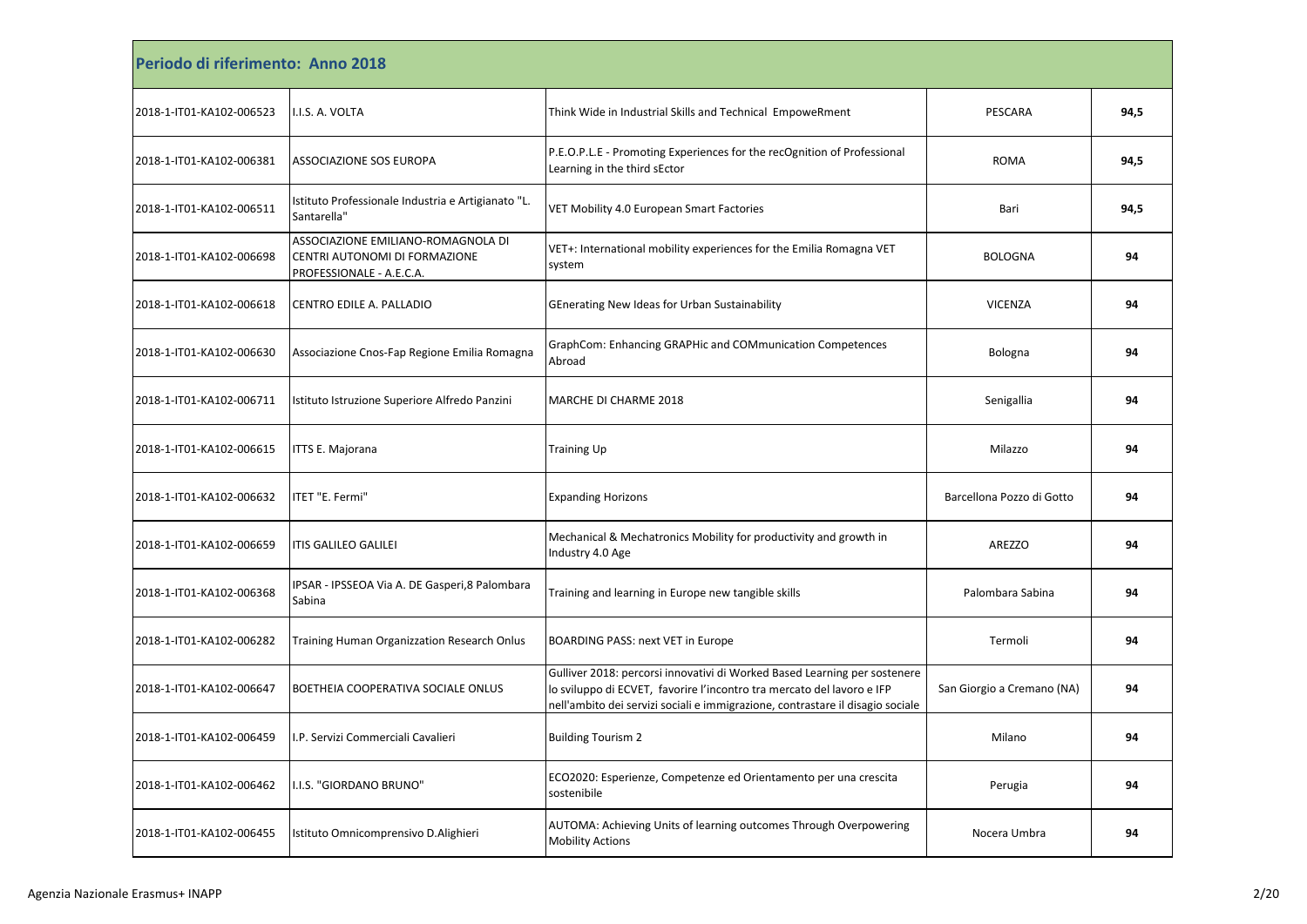| Periodo di riferimento: Anno 2018 |                                                                                                            |                                                                                                                    |                      |      |
|-----------------------------------|------------------------------------------------------------------------------------------------------------|--------------------------------------------------------------------------------------------------------------------|----------------------|------|
| 2018-1-IT01-KA102-006695          | IIS "DE FILIPPIS" "G. PRESTIA"                                                                             | <b>COPERNICO</b>                                                                                                   | VIBO VALENTIA        | 94   |
| 2018-1-IT01-KA102-006633          | ISTITUTO TECNICO COMMERCIALE V<br><b>FOSSOMBRONI</b>                                                       | Per Vi@m - Strade e cammini d'Europa<br>Competenze per la valorizzazione sostenibile e digitale dei territori      | <b>GROSETTO</b>      | 93,5 |
| 2018-1-IT01-KA102-006587          | Istituto d'Istruzione Superiore Ciuffelli - Einaudi                                                        | GreenStyle Houses                                                                                                  | Todi                 | 93,5 |
| 2018-1-IT01-KA102-006525          | <b>IIS LUIGI DI SAVOIA</b>                                                                                 | <b>ECVET Teachers for Europe</b>                                                                                   | <b>CHIETI</b>        | 93,5 |
| 2018-1-IT01-KA102-006715          | Slow Food Campania                                                                                         | Development, Opportunities, Progress_Experts for Food Industry                                                     | Falciano del Massico | 93,5 |
| 2018-1-IT01-KA102-006513          | <b>Associazione ARCES</b>                                                                                  | Prospettive innovative per giovani studenti attraverso pratiche di desing<br>nelle industrie creative: INTERCONNET | PALERMO              | 93,5 |
| 2018-1-IT01-KA102-006527          | Serindform Srl                                                                                             | IT-S INNOVATIVE TOURIST SKILLS                                                                                     | Massa                | 93,5 |
| 2018-1-IT01-KA102-006676          | ISTITUTO D'ISTRUZIONE STATALE DI SACILE E<br><b>BRUGNERA</b>                                               | IMPROVE: International Mobility for Professional Education                                                         | <b>SACILE</b>        | 93,5 |
| 2018-1-IT01-KA102-006292          | Istituto Eccelsa                                                                                           | E.N.T.R.É.E. - Experiencing gastroNomy ThRough mEditerranean<br>Exchanges                                          | Alberobello (BA)     | 93,5 |
| 2018-1-IT01-KA102-006439          | <b>IIS L EINAUDI</b>                                                                                       | THINK ORGANIC - the crossroads of tradition and culture                                                            | <b>CHIARI</b>        | 93,5 |
| 2018-1-IT01-KA102-006356          | ASSOCIAZIONE ITALIANA PER LA DIREZIONE DEL<br>PERSONALE GRUPPO SARDEGNA                                    | LET'S STARTand become European                                                                                     | SASSARI              | 93,5 |
| 2018-1-IT01-KA102-006335          | Fondazione Emblema                                                                                         | R.O.M.E.O. - Reaching Outcomes through Mobility European<br>Opportunities                                          | Bologna              | 93,5 |
| 2018-1-IT01-KA102-006386          | ISTITUTO PROFESSIONALE INDUSTRIA E<br><b>ARTIGIANATO EMILIANO ORFINI</b>                                   | A job on the InterNet, a job in Europe                                                                             | Foligno              | 93,5 |
| 2018-1-IT01-KA102-006436          | <b>ENGIM PIEMONTE ASSOCIAZIONE</b>                                                                         | DEsign Electronics mecathronicS Communication Restaurants Beauty<br>around Europe                                  | <b>TORINO</b>        | 93   |
| 2018-1-IT01-KA102-006597          | CSV MARCHE CENTRO SERVIZI PER IL<br><b>VOLONTARIATO DELLE MARCHE</b>                                       | APRO - Apprendere per PROgettare                                                                                   | ANCONA               | 93   |
| 2018-1-IT01-KA102-006657          | Istituto Professionale di Stato "Ferdinando<br>Martini" per l' Enogastronomia e l'Ospitalia<br>Alberghiera | TURISTI non PER CASO II                                                                                            | Montecatini Terme    | 93   |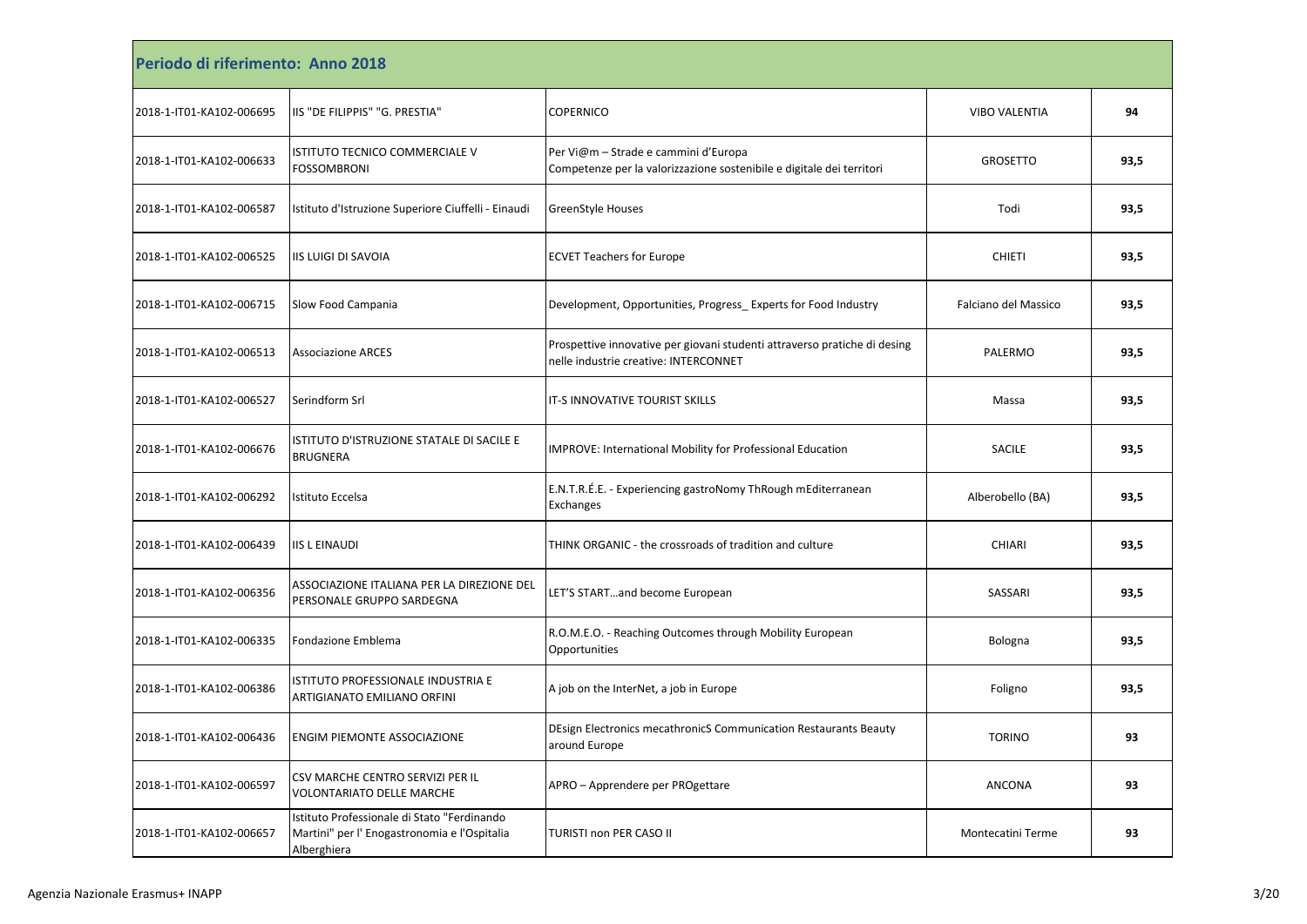| Periodo di riferimento: Anno 2018 |                                                                                                                |                                                                                                            |                        |      |
|-----------------------------------|----------------------------------------------------------------------------------------------------------------|------------------------------------------------------------------------------------------------------------|------------------------|------|
| 2018-1-IT01-KA102-006539          | Maiella Verde Società Consortile a responsabilità<br>limitata                                                  | New skills in Agriculture and Rural Tourism for the development of rural<br>areas                          | Casoli                 | 93   |
| 2018-1-IT01-KA102-006533          | Associazione CNOS/FAP Regione Lombardia                                                                        | MATTHEW: Mechatronic Automation Thermoelectric TecHnicians for<br>Europe that Wins the 4.0 challenge       | Milano                 | 93   |
| 2018-1-IT01-KA102-006372          | <b>UNCI CALABRIA</b>                                                                                           | MOB.Y. D.I.C.K. pt. 2 - MOBilitY for Development of International<br>Competences and Knowledge pt. 2       | <b>REGGIO CALABRIA</b> | 93   |
| 2018-1-IT01-KA102-006380          | IL PENSIERO COOPERATIVA SOCIALE                                                                                | Arte Cultura Turismo Oggi 2                                                                                | Lanciano               | 93   |
| 2018-1-IT01-KA102-006579          | AZIENDA AGRICOLA CONTE COLLALTO SARL                                                                           | Terroir - Originalità, tipicità, eccellenza nella filiera del vino delle Tre<br>Venezie                    | <b>MILANO</b>          | 93   |
| 2018-1-IT01-KA102-006674          | Confederazione Nazionale dell'Artigianato e della<br>Piccola e Media Impresa - CNA Napoli Caserta<br>Benevento | VET4Artisan                                                                                                | Napoli                 | 93   |
| 2018-1-IT01-KA102-006544          | I.I.S. Amedeo Avogadro                                                                                         | A Vision Of Growth Abroad Discovering Real Opportunities                                                   | Abbadia San Salvatore  | 93   |
| 2018-1-IT01-KA102-006589          | IIS "Stendhal"                                                                                                 | Training in Europe to increase life skills and Employability of VET learNers<br>н                          | CIVITAVECCHIA          | 93   |
| 2018-1-IT01-KA102-006307          | Unione Coltivatori Italiani - U.C.I.                                                                           | CULTIVATING I.T.A.L.Y. - CULTIVATING International Training in the<br>Agricultural fieLd for Young people  | Roma                   | 93   |
| 2018-1-IT01-KA102-006661          | ISTITUTO TECNICO TECNOLOGICO "G. e M.<br>MONTANI"                                                              | BLUE HOPES - High skilled professional OPerators on Sea sector                                             | <b>FERMO</b>           | 93   |
| 2018-1-IT01-KA102-006315          | <b>GRUPPO AZIONE LOCALE SUD EST BARESE</b>                                                                     | A.G.R.I. R.ES.T.A.R.T. - Act toGether foR vocational tRaining of young<br>graduatES in The AgRifood secTor | MOLA DI BARI           | 93   |
| 2018-1-IT01-KA102-006546          | ISTITUTO TECNICO STATALE "LUIGI EINAUDI"                                                                       | European mobilities in the field of Plastics                                                               | Correggio              | 93   |
| 2018-1-IT01-KA102-006290          | D'Anthea Onlus                                                                                                 | <b>MIRABILIA</b>                                                                                           | Lecce                  | 92,5 |
| 2018-1-IT01-KA102-006412          | AKT s.r.l.                                                                                                     | C.O.D.E. by Moving - Cooperation Opportunities to Define Expertise by<br>Moving                            | Roma                   | 92.5 |
| 2018-1-IT01-KA102-006463          | Consorzio di cooperative sociali EVT                                                                           | Innovazione Sociale e Percorsi di Inclusione in Europa: INSPIRE                                            | Este                   | 92,5 |
| 2018-1-IT01-KA102-006537          | Fondazione Polo Tecnico Professionale MIC -<br>Made in Campania                                                | Think Wide Think Twice - Tourism and Excellences Made in Europe                                            | Napoli                 | 92,5 |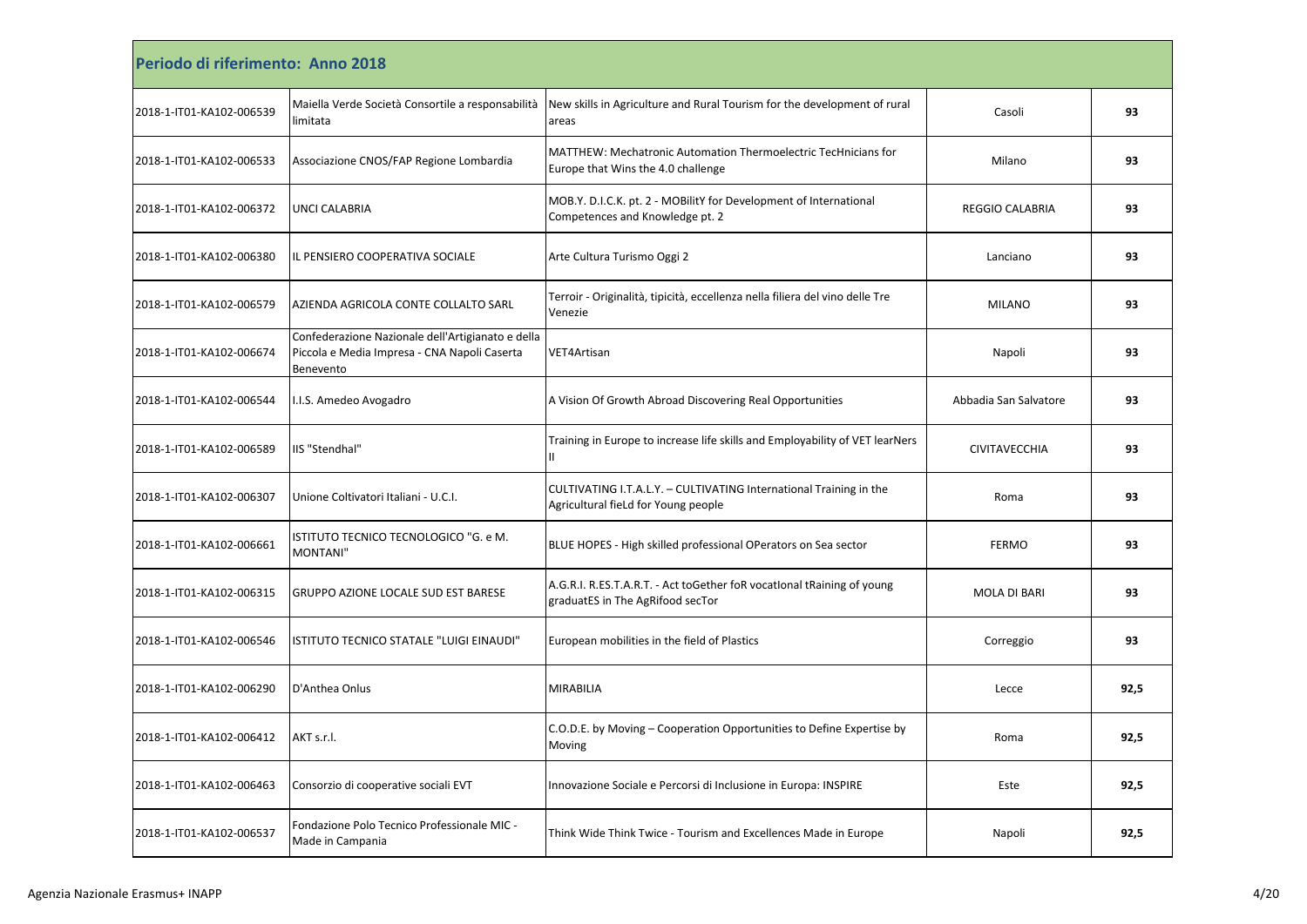| Periodo di riferimento: Anno 2018 |                                                                                                                                 |                                                                                                                                                                         |               |      |
|-----------------------------------|---------------------------------------------------------------------------------------------------------------------------------|-------------------------------------------------------------------------------------------------------------------------------------------------------------------------|---------------|------|
| 2018-1-IT01-KA102-006278          | <b>IPSSAR Raffaele Viviani</b>                                                                                                  | BUILD YOUR FUTURE IN EUROPE                                                                                                                                             | <b>Naples</b> | 92,5 |
| 2018-1-IT01-KA102-006366          | Istituto Liceale "S. Pizzi"                                                                                                     | Cultural Heritage Internship                                                                                                                                            | Capua         | 92,5 |
| 2018-1-IT01-KA102-006343          | <b>INPUT DATA</b>                                                                                                               | P.A.R.T.E.N.O.P.E. - Preparing leArners foR Tourism dEvelopmeNt thrOugh<br>Professional Experiences                                                                     | Pozzuoli (NA) | 92,5 |
| 2018-1-IT01-KA102-006362          | La Fabbrica del Sapere s.r.l.                                                                                                   | Output of Knowledge 2020                                                                                                                                                | Andria        | 92,5 |
| 2018-1-IT01-KA102-006696          | I.I.S."Luigi Sturzo"                                                                                                            | SICILIA 4.0 - L'impresa di crescere in EU                                                                                                                               | Gela          | 92,5 |
| 2018-1-IT01-KA102-006461          | Collegio Interprovinciale dei Periti Agrari e dei<br>Periti Agrari Laureati di Lucca, Pisa, Pistoia,<br>Livorno e Massa Carrara | ET PRO: European Training Pro Agriculture                                                                                                                               | Lucca         | 92,5 |
| 2018-1-IT01-KA102-006287          | Scuola d'Impresa S.r.l.                                                                                                         | Key2Career                                                                                                                                                              | Campobasso    | 92   |
| 2018-1-IT01-KA102-006279          | Istituto Tecnico Tecnologico Statale Marie Curie                                                                                | #betonVET                                                                                                                                                               | Napoli        | 92   |
| 2018-1-IT01-KA102-006532          | IAL INNOVAZIONE APPRENDIMENTO LAVORO<br>MARCHE SRL IMPRESA SOCIALE                                                              | VU-BI-ELLE DEVELOPERS: Approcci e metodologie Europee<br>dell'Apprendimento basato sul lavoro per VET Staff per progettare<br>percorsi efficaci coinvolgendo le aziende | <b>ANCONA</b> | 92   |
| 2018-1-IT01-KA102-006416          | Liceo Sesto Properzio                                                                                                           | Professionals on the Net                                                                                                                                                | Assisi        | 92   |
| 2018-1-IT01-KA102-006501          | <b>COSVITEC SOCIETA CONSORTILE ARL</b>                                                                                          | Skills4Tourism                                                                                                                                                          | <b>NAPOLI</b> | 92   |
| 2018-1-IT01-KA102-006692          | Istituto Istruzione Superiore "Newton - Pertini"                                                                                | <b>TRAININGUP</b>                                                                                                                                                       | Camposampiero | 92   |
| 2018-1-IT01-KA102-006519          | <b>ESSENIA UETP (UNIVERSITY AND ENTERPR</b><br>UNIVERSITY AND ENTERPRISE TRAINING<br>PARTNERSHIP)                               | SOCIAL N.E.T. 2                                                                                                                                                         | SALERNO       | 92   |
| 2018-1-IT01-KA102-006425          | UmbraFlor                                                                                                                       | Move to Europe for a work experience learning of Hotel Revenue<br>Management                                                                                            | Spello        | 92   |
| 2018-1-IT01-KA102-006321          | Istituto Vittorio Veneto                                                                                                        | S.T.AND A.P.P. - Support Training AND Application of Professional Profiles                                                                                              | Napoli        | 92   |
| 2018-1-IT01-KA102-006586          | <b>MV INTERNATIONAL</b>                                                                                                         | <b>Empowerement Through Tourism Excellences</b>                                                                                                                         | SASSARI       | 92   |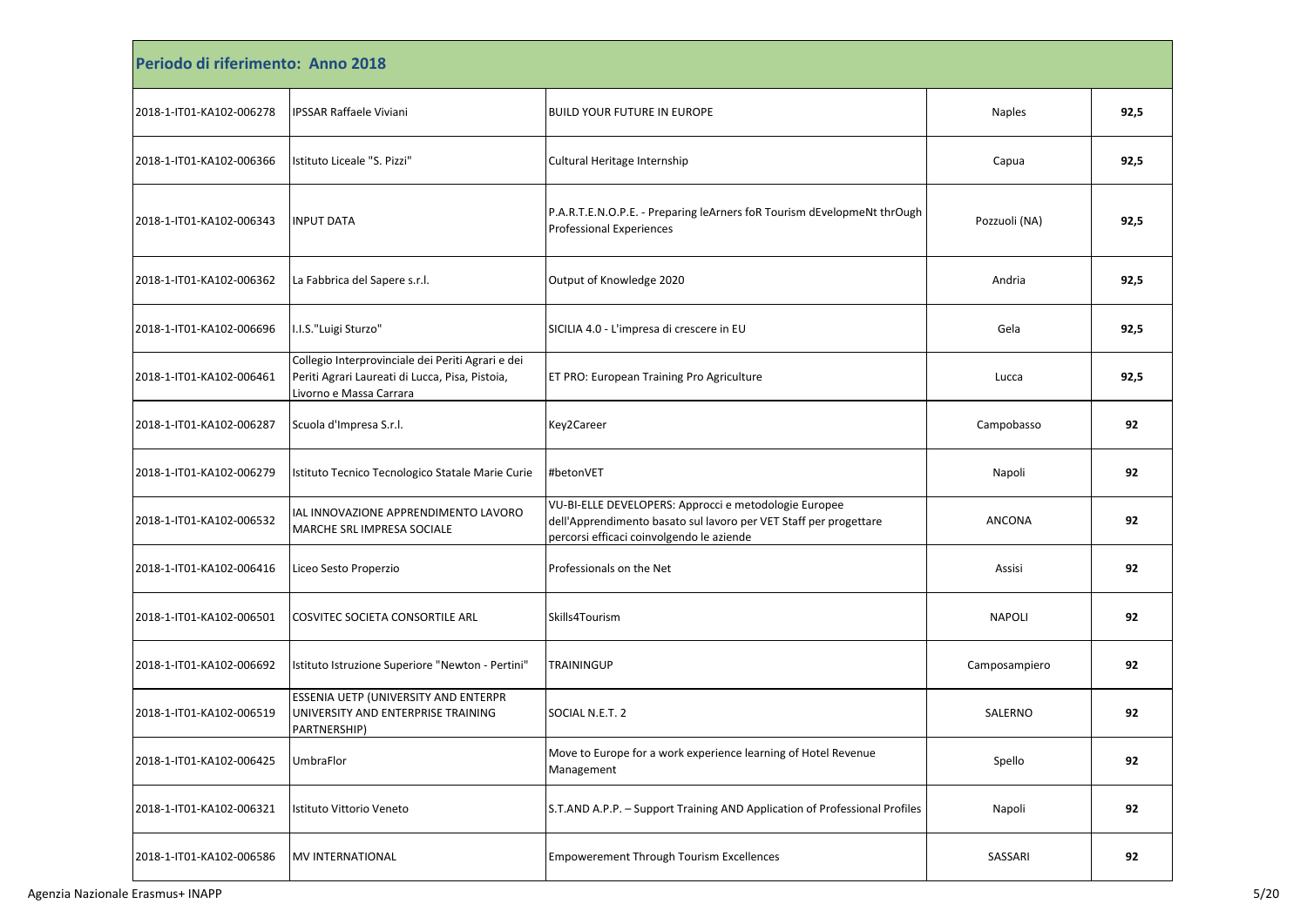| Periodo di riferimento: Anno 2018 |                                                                                                                       |                                                                                      |                     |      |
|-----------------------------------|-----------------------------------------------------------------------------------------------------------------------|--------------------------------------------------------------------------------------|---------------------|------|
| 2018-1-IT01-KA102-006349          | ASSOCIAZIONE PROVINCIALE ARTIGIANI DI<br>PESCARA E PROVINCIA                                                          | M.A.D.E. IN. - Making Actions to DEvelop professioNalism                             | Pescara             | 92   |
| 2018-1-IT01-KA102-006454          | Istituto Professionale Servizi per l'Agricoltura e lo<br>Sviluppo Rurale"G.Fortunato"                                 | Social Agricolture Trainership                                                       | Potenza             | 92   |
| 2018-1-IT01-KA102-006518          | Confartigianato Imprese Calabria                                                                                      | Makers of the Future                                                                 | Catanzaro           | 92   |
| 2018-1-IT01-KA102-006312          | <b>Fondazione Flaminia</b>                                                                                            | Cul.Tur.E Plus                                                                       | Ravenna             | 92   |
| 2018-1-IT01-KA102-006434          | Ciofs Fp Emilia Romagna                                                                                               | GOAL - Go and Learn                                                                  | Bologna             | 92   |
| 2018-1-IT01-KA102-006656          | Associazione Nazionale Comuni Italiani - sezione<br><b>Basilicata</b>                                                 | MOBACT - Mobility Actions for new Tourism                                            | potenza             | 92   |
| 2018-1-IT01-KA102-006408          | FONDAZIONE ENAIP LOMBARDIA                                                                                            | MoMa 4.0- Mobility in the Manufacturing sector applied to mechatronic<br>4.0         | Milano              | 92   |
| 2018-1-IT01-KA102-006313          | <b>ARTIGIANSERVIZI SRL</b>                                                                                            | M.A.D.E.-Mobility for Artisans and Digital Enterpreneurs                             | <b>FOLIGNO</b>      | 91,5 |
| 2018-1-IT01-KA102-006351          | ASSOCIAZIONE PRO LOCO TROINA                                                                                          | Grani antichi - nuove visioni                                                        | <b>TROINA</b>       | 91,5 |
| 2018-1-IT01-KA102-006580          | Comune di Oliveto Citra                                                                                               | Fashion S.T.Y.Le. - System Training for Young LEarners                               | Oliveto Citra       | 91,5 |
| 2018-1-IT01-KA102-006353          | CONFINDUSTRIA BASILICATA                                                                                              | TRA.IN.E.E.S. GO ON! - TRAineeships IN European EnterpriseS Go ON!                   | Potenza             | 91,5 |
| 2018-1-IT01-KA102-006350          | Istituto Superiore G. Ferrari                                                                                         | Trainees On Work Obtaining Remarkable Knowledge MORE                                 | Borgosesia          | 91,5 |
| 2018-1-IT01-KA102-006320          | S.P.E.I. srl                                                                                                          | T.A.K.E. CARE - Training Alliance for Key skills in European personal CARE<br>sector | Salerno             | 91,5 |
| 2018-1-IT01-KA102-006645          | Polaris S.r.l.s.                                                                                                      | Web Careers - Digital skills for web marketing experts                               | Vasto               | 91,5 |
| 2018-1-IT01-KA102-006538          | Comune di Fara in Sabina                                                                                              | Amazing Mobility Experiences in the field of ECommerce and Logistics                 | Fara in Sabina      | 91,5 |
| 2018-1-IT01-KA102-006549          | FONDAZIONE ISTITUTO TECNICO SUPERIORE PER<br>TECNOLOGIE INNOVATIVE PER I BENI E LE<br>ATTIVITÀ CULTURALI E TURISTICHE | European mobilities for a new Digital GEneration of E-Tourism experts                | <b>VICO EQUENSE</b> | 91,5 |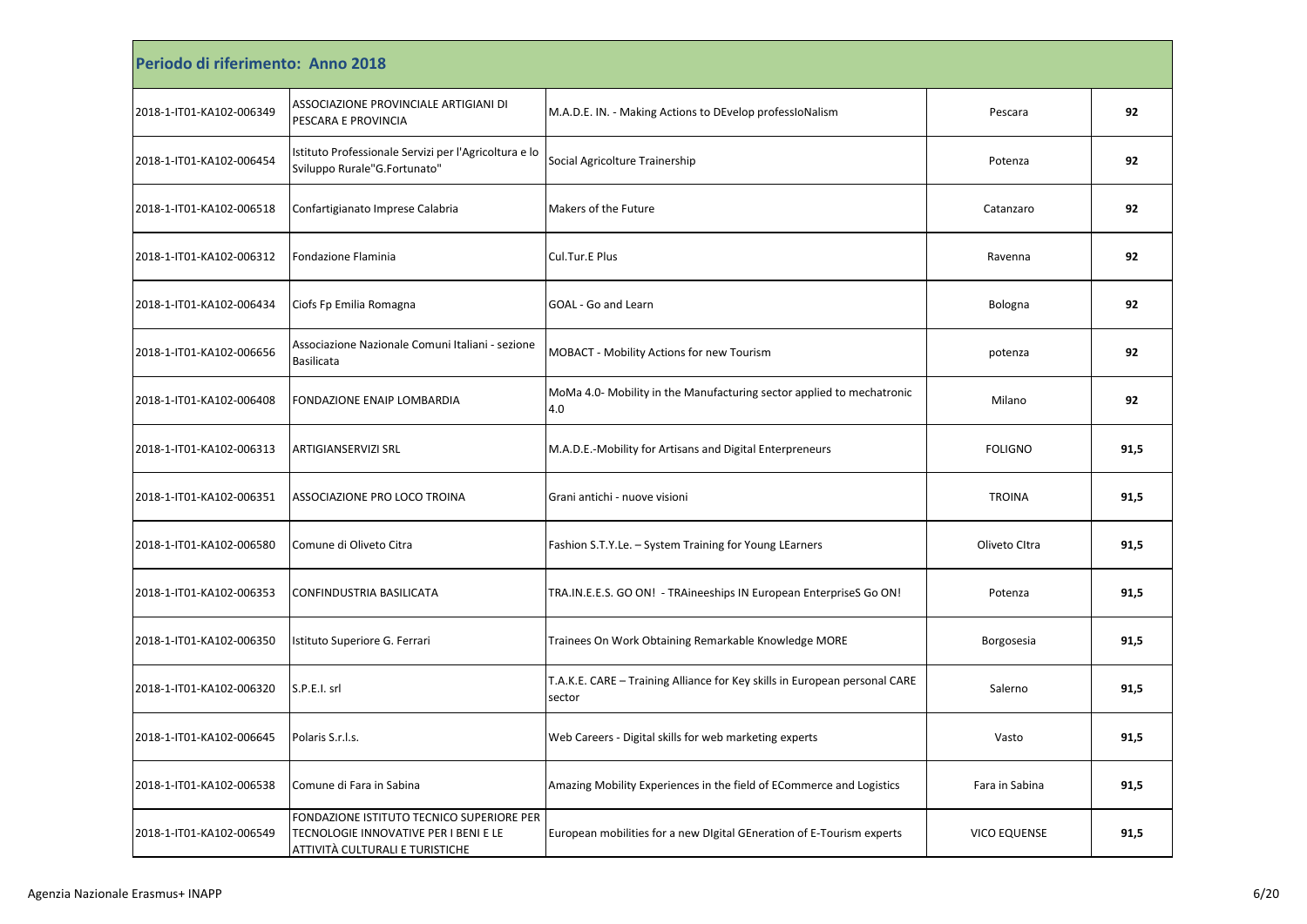| Periodo di riferimento: Anno 2018 |                                                                                            |                                                                                                                         |                      |      |
|-----------------------------------|--------------------------------------------------------------------------------------------|-------------------------------------------------------------------------------------------------------------------------|----------------------|------|
| 2018-1-IT01-KA102-006524          | Associazione di promozione sociale "Carpe Diem"                                            | Sogno di una nuova Estate                                                                                               | Matera               | 91,5 |
| 2018-1-IT01-KA102-006309          | CENTRO STUDI CITTA DI FOLIGNO ASSOCIAZIONE Heritelling                                     |                                                                                                                         | <b>FOLIGNO</b>       | 91,5 |
| 2018-1-IT01-KA102-006628          | Consorzio degli Istituti Professionali                                                     | Mobilità docenti indirizzo sociosanitario                                                                               | Sassuolo (MO)        | 91   |
| 2018-1-IT01-KA102-006316          | European Grants International Academy S.R.L.                                               | Culture 4D                                                                                                              | Foligno              | 91   |
| 2018-1-IT01-KA102-006671          | Fondazione "Luigi e Simonetta Lombard"                                                     | Tra innovazione e tradizione: La Formazione professionale all'estero nel<br>settore del Tessuto e del Design della Moda | Firenze              | 91   |
| 2018-1-IT01-KA102-006684          | Istituto di Istruzione Secondaria Superiore<br>Cassano Ionio                               | FOOD&SAFETY IN EUROPA                                                                                                   | Cassano allo Ionio   | 91   |
| 2018-1-IT01-KA102-006337          | Consorzio Stabile Mediterraneo per lo Sviluppo                                             | H.E.R.I.T.A.GE. - Human rEsources foR International culTurAl manaGEment                                                 | Reggio Calabria      | 91   |
| 2018-1-IT01-KA102-006486          | <b>Fornace Fonti</b>                                                                       | Professional Education and Training in Restoration Arts                                                                 | Rovigo               | 91   |
| 2018-1-IT01-KA102-006706          | <b>COMUNE DI BARONISSI</b>                                                                 | PRO.CO.DE. 2-PROfessional COmpetences for local Development 2                                                           | <b>BARONISSI</b>     | 91   |
| 2018-1-IT01-KA102-006535          | Istituto di Istruzione Superiore "Algeri Marino"<br>Casoli                                 | Main. Tech. - Maintenance Technicians Mobility in Europe                                                                | Casoli               | 90,5 |
| 2018-1-IT01-KA102-006636          | <b>ISIS Luzzatto</b>                                                                       | ESP.FOR.EST.: ESPerienza FORmativa all'ESTero                                                                           | Portogruaro          | 90,5 |
| 2018-1-IT01-KA102-006457          | <b>COMUNE DI CAGLIARI</b>                                                                  | B.R.I.D.G.E. FOR EUROPE - Broadening boundaRies while Developing<br>Greater Exchanges FOR a better EUROPE               | <b>CAGLIARI CA</b>   | 90,5 |
| 2018-1-IT01-KA102-006438          | Istituto Professionale di Stato Servizi per<br>l'enogastronomia e l'ospitalità alberghiera | Tirocinio e Mobilità in Europa                                                                                          | Margherita di Savoia | 90,5 |
| 2018-1-IT01-KA102-006406          | Unindustria Calabria                                                                       | E.Y.E. 2018 - European Young in Enterprises 2018                                                                        | CATANZARO            | 90,5 |
| 2018-1-IT01-KA102-006707          | Istituto di Istruzione Superiore Nicolò Pellegrini                                         | <b>IPECA Mobility</b>                                                                                                   | Sassari              | 90,5 |
| 2018-1-IT01-KA102-006426          | Parco dell'Etna                                                                            | E.T.N.A. - European Traineeships for Natural Abilities                                                                  | Nicolosi             | 90,5 |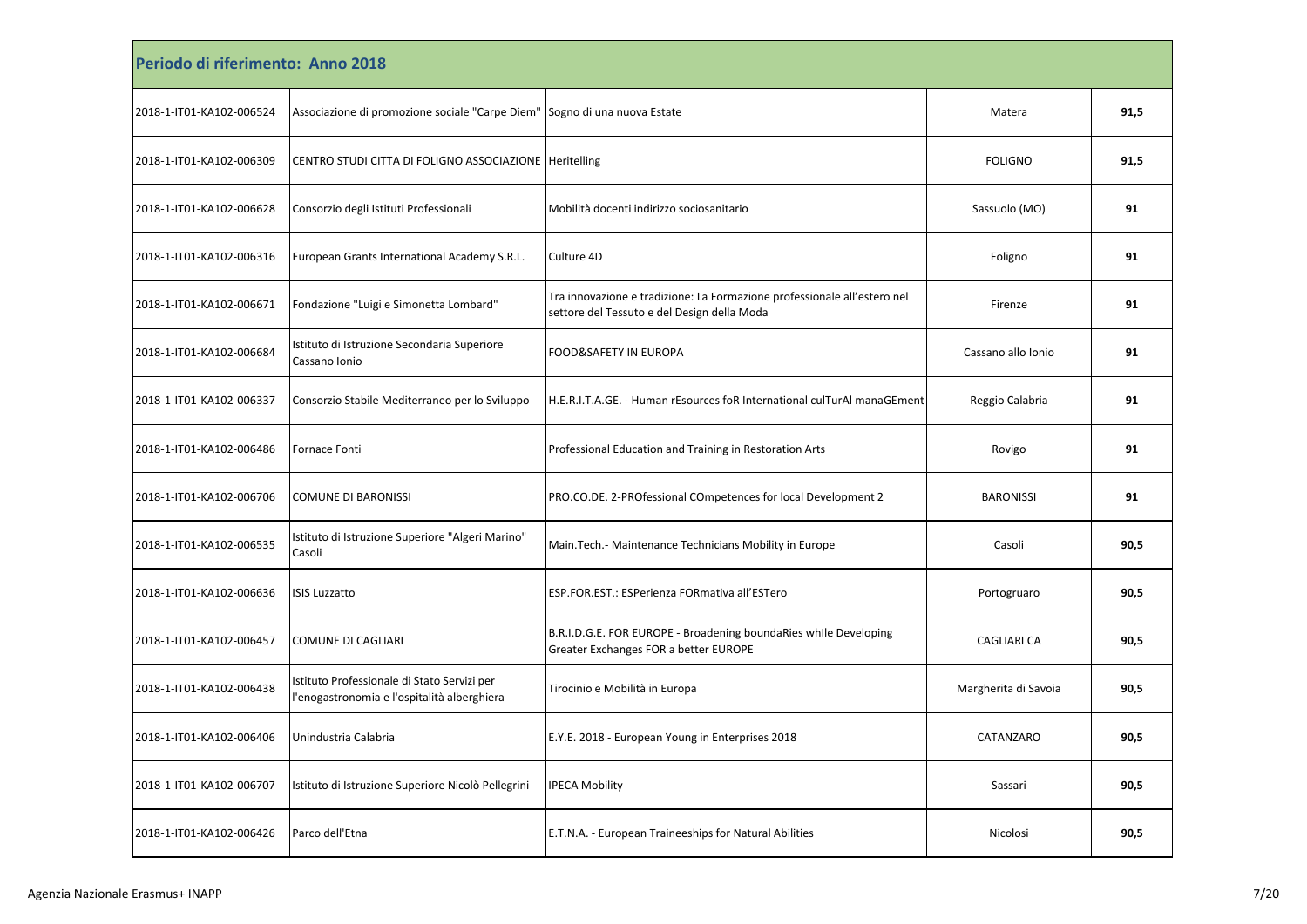| Periodo di riferimento: Anno 2018 |                                                                                               |                                                                                                                                                                                                                                           |                           |      |
|-----------------------------------|-----------------------------------------------------------------------------------------------|-------------------------------------------------------------------------------------------------------------------------------------------------------------------------------------------------------------------------------------------|---------------------------|------|
| 2018-1-IT01-KA102-006520          | ISTITUTO ISTRUZIONE SUPERIORE LONIGO                                                          | <b>Mobility Approach Changes EUROPE</b>                                                                                                                                                                                                   | LONIGO (VI)               | 90,5 |
| 2018-1-IT01-KA102-006383          | ANCI Umbria - Associazione dei comuni<br>dell'Umbria                                          | Travelling into the Heart of Europe                                                                                                                                                                                                       | Perugia                   | 90,5 |
| 2018-1-IT01-KA102-006499          | <b>CESCOT SCARL</b>                                                                           | 'Buy as a Buyer in a global economy "                                                                                                                                                                                                     | <b>RIMINI</b>             | 90,5 |
| 2018-1-IT01-KA102-006493          | ANCI SARDEGNA                                                                                 | Close the Gap                                                                                                                                                                                                                             | CAGLIARI CA               | 90,5 |
| 2018-1-IT01-KA102-006296          | ISTITUTO TECNICO ECONOMICO TECNOLOGICO<br><b>BRAMANTE GENGA</b>                               | IMPROVING TECHNICAL SKILLS ABROAD                                                                                                                                                                                                         | PESARO                    | 90,5 |
| 2018-1-IT01-KA102-006560          | ISTITUTI ISTRUZIONE SECONDARIA SUPERIORE G.<br><b>MARCONI</b>                                 | DOMUS FUTURA 2018                                                                                                                                                                                                                         | <b>BARI</b>               | 90,5 |
| 2018-1-IT01-KA102-006277          | LICEO STATALE PITAGORA - B. CROCE                                                             | A.S.L. - Active School for Learning                                                                                                                                                                                                       | TORRE ANNUNZIATA - NAPOLI | 90   |
| 2018-1-IT01-KA102-006379          | I.P.S.S.A.R.MOLFETTA                                                                          | ME.D.I.U.S. T.E.R.R.A. - MEditerranean euDorsement In yoUths Success<br>inTo EuRopean laboR mArket                                                                                                                                        | MOLFETTA                  | 90   |
| 2018-1-IT01-KA102-006508          | FORMEDIL ENTE NAZIONALE PER LA<br>FORMAZIONE E L'ADDESTRAMENTO<br>PROFESSIONALE NELL EDILIZIA | Le competenze verdi in movimento nella formazione edile                                                                                                                                                                                   | <b>ROMA</b>               | 90   |
| 2018-1-IT01-KA102-006599          | COMUNE DI MANTOVA                                                                             | Advanced Cultural Training INnovation in Europe                                                                                                                                                                                           | <b>MANTOVA</b>            | 90   |
| 2018-1-IT01-KA102-006365          | Centro di Formazione Professionale - Università<br>Popolare Trentina                          | Possibilities Of New Traineeship in Europe - Tirocini formativi in Germania<br>e nel Regno Unito                                                                                                                                          | Trento                    | 90   |
| 2018-1-IT01-KA102-006421          | ASSOCIAZIONE PICCOLE E MEDIE INDUSTRIE<br>DELLA CALABRIA                                      | <b>EUROMOB</b>                                                                                                                                                                                                                            | COSENZA                   | 90   |
| 2018-1-IT01-KA102-006679          | <b>FONDAZIONE ET LABORA</b>                                                                   | Crossing Borders - Apprentices Training Abroad                                                                                                                                                                                            | Bergamo                   | 90   |
| 2018-1-IT01-KA102-006318          | I.I.S.S. LEONARDO DA VINCI                                                                    | IMPROVING SKILLS THROUGH MOBILITY                                                                                                                                                                                                         | <b>MARTINA FRANCA</b>     | 90   |
| 2018-1-IT01-KA102-006713          | Istituto per la Formazione, l'Occupazione e la<br>Mobilità                                    | Work placement in Europe to improve the tourism sector in Italy                                                                                                                                                                           | Bologna                   | 90   |
| 2018-1-IT01-KA102-006625          | SMI-Associazione Nazionale per la Formazione<br>l'Orientamento e la Mobilità Transnazionale   | IRIS 2018: percorsi integrati per ampliare l'offerta formativa IFP, sostenere<br>l'applicazione ECVET, il riconoscimento dei Learning Outcomes, favorire<br>l'incontro con il mercato del lavoro e l'occupabilità dei giovani nel turismo | Turin                     | 90   |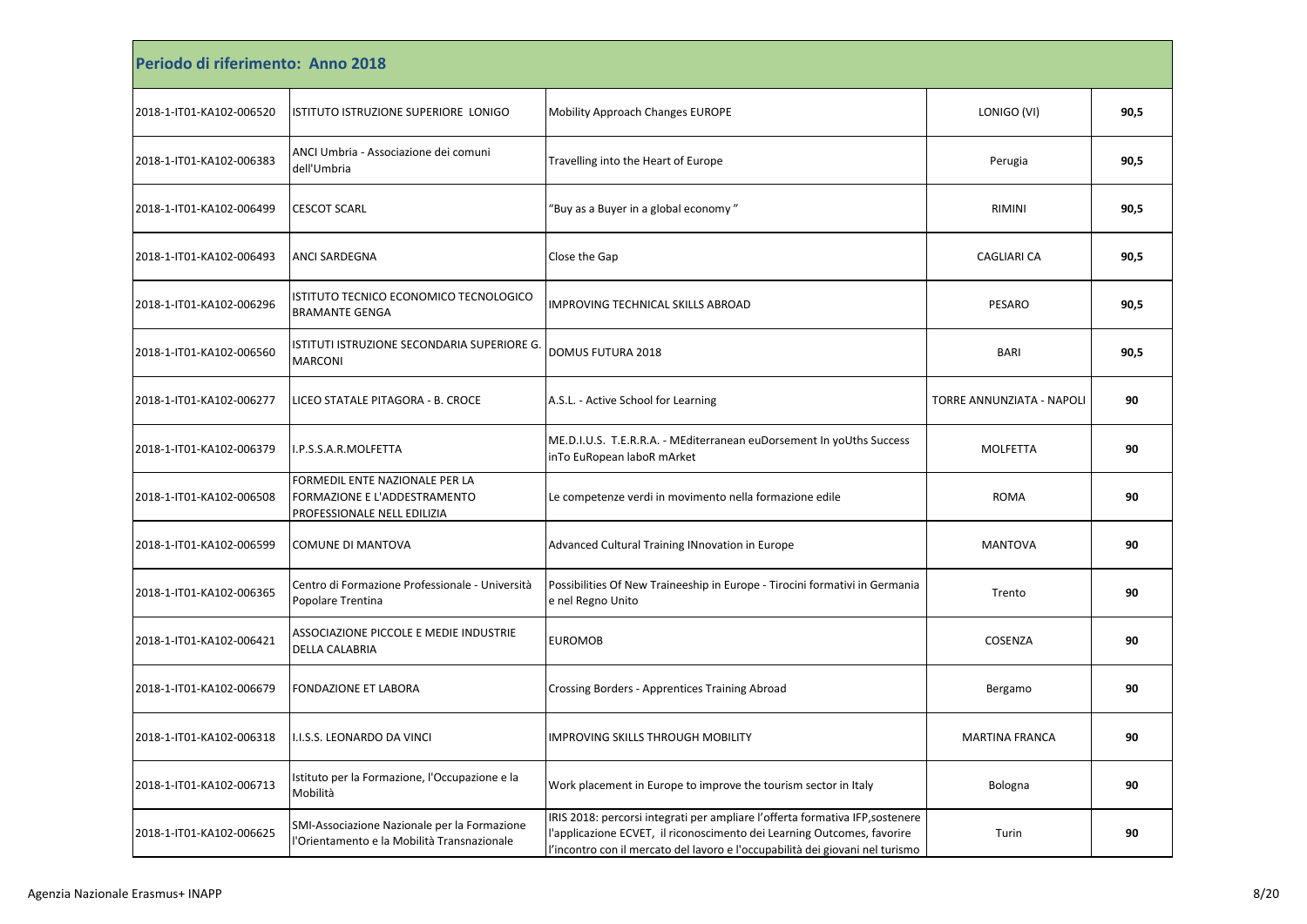| Periodo di riferimento: Anno 2018 |                                                                                      |                                                                                                           |                         |      |
|-----------------------------------|--------------------------------------------------------------------------------------|-----------------------------------------------------------------------------------------------------------|-------------------------|------|
| 2018-1-IT01-KA102-006468          | Istituto D'Istruzione Superiore Einaudi Pareto                                       | Enhancing Learners' Skills in Commercial Services throughout Europe                                       | Palermo                 | 89,5 |
| 2018-1-IT01-KA102-006584          | Comune di Olbia                                                                      | Learn and Back 2.0                                                                                        | Olbia                   | 89,5 |
| 2018-1-IT01-KA102-006297          | Confcommercio Imprese per l'Italia - Provincia di<br>Salerno                         | E.MP.O.W.E.R. – Encourage eMPloyability of yOuth Working for European<br>touRism                          | SALERNO                 | 89,5 |
| 2018-1-IT01-KA102-006607          | Istituto di Istruzione Superiore "A. Pacinotti"<br>Bagnone (MS)                      | EDP - Expert in the Development of local agricultural Products                                            | Bagnone (MS)            | 89,5 |
| 2018-1-IT01-KA102-006593          | <b>IIS SANBENEDETTO</b>                                                              | Catering and Hospitality from Education to Future job 2                                                   | LATINA                  | 89   |
| 2018-1-IT01-KA102-006469          | Centro Studi Turistici di Firenze                                                    | DANTE - 2nd phase - Development of Activities of iNternship for Trainees<br>in the European union         | Firenze                 | 89   |
| 2018-1-IT01-KA102-006317          | <b>ATICO Scarl</b>                                                                   | F.A.T.E. - Future Action for Traineeship and Education                                                    | Verbicaro               | 89   |
| 2018-1-IT01-KA102-006347          | Istituto Professionale di Stato per i Servizi<br>Alberghieri Ristorativi e Turistici | NEW Tourism Intership Mobility Experience                                                                 | Teano                   | 89   |
| 2018-1-IT01-KA102-006394          | CENTRO EUROPEO DI RICERCA E SVILUPPO PER<br>L'EST E PER L'OVEST                      | L'Istruzione e la Formazione professionale verso la 4° Rivoluzione<br>Industriale                         | VERCELLI                | 89   |
| 2018-1-IT01-KA102-006635          | Associazione Let's Keep Learning Onlus                                               | YOU CARE - YOUngsters involved in CARE and assistance for inclusive<br>societies                          | Vasto                   | 89   |
| 2018-1-IT01-KA102-006376          | Skako Italia s.r.l.                                                                  | <b>ELEttronic MEccatronic New Talent</b>                                                                  | Maddaloni (CE)          | 89   |
| 2018-1-IT01-KA102-006391          | IISS Ettore Majorana Bari                                                            | EX.P.O. IN EU - EXploring Professional Opportunities for students IN<br>EUrope                            | <b>BARI</b>             | 89   |
| 2018-1-IT01-KA102-006654          | E.N.F.A.P. MARCHE                                                                    | DO.RO. - Domotica e Robotica, la mobilità per i settori chiave della Smart<br>Specialisation delle Marche | Ancona                  | 88,5 |
| 2018-1-IT01-KA102-006442          | ISTITUTO DI ISTRUZIONE SUPERIORE "PAOLO<br><b>BOSELLI"</b>                           | Lavorare oggi per costruire il domani                                                                     | <b>TORINO</b>           | 88,5 |
| 2018-1-IT01-KA102-006690          | Istituto Superiore d' Istruzione Secondaria - De<br>Sanctis - D" Agostino -          | Hawk 3D                                                                                                   | Avellino                | 88,5 |
| 2018-1-IT01-KA102-006377          | Tecnogea S.r.l                                                                       | T.A.S.T.Y. - Traineeships Abroad in the Sector of Tourism industrY                                        | Castellammare di Stabia | 88,5 |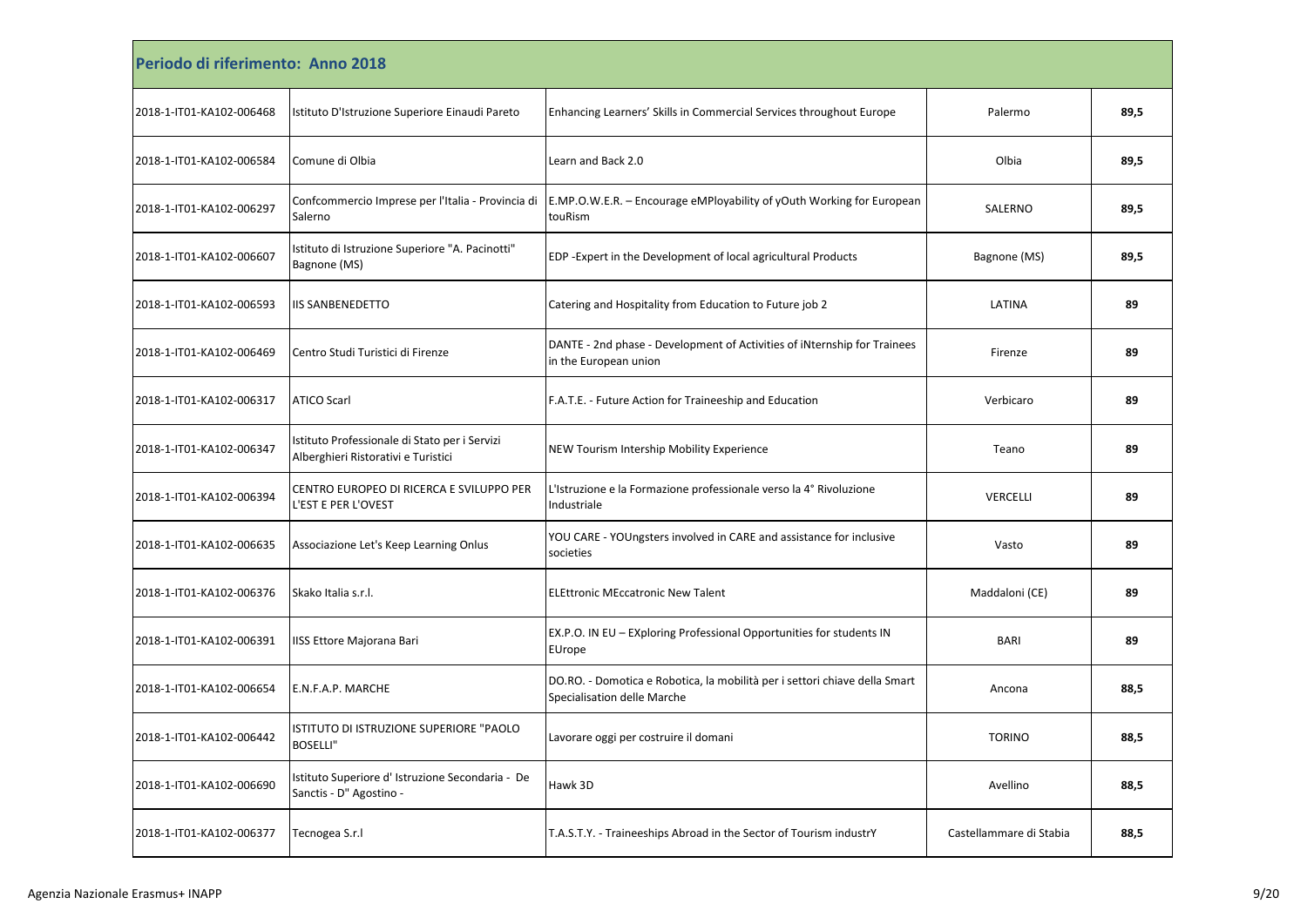| Periodo di riferimento: Anno 2018 |                                                                                                                                  |                                                                                                                                        |                         |      |
|-----------------------------------|----------------------------------------------------------------------------------------------------------------------------------|----------------------------------------------------------------------------------------------------------------------------------------|-------------------------|------|
| 2018-1-IT01-KA102-006557          | AZIENDA FORMAZIONE PROFESSIONALE SCARL                                                                                           | N.E.T. WORK 2018 - New Enterprise Talents                                                                                              | Dronero                 | 88,5 |
| 2018-1-IT01-KA102-006577          | ISTITUTO OMNICOMPRENSIVO STATALE DI<br><b>FILADELFIA</b>                                                                         | A WINDOW ON THE WORLD TO LOOK AWAY                                                                                                     | <b>FILADELFIA</b>       | 88,5 |
| 2018-1-IT01-KA102-006562          | Istituto Professionale Statale per i Servizi<br>Alberghieri della Ristorazione e Turistici "Varnelli" RE-START 2018<br>(IPSSART) |                                                                                                                                        | Cingoli                 | 88,5 |
| 2018-1-IT01-KA102-006699          | AMICI DI SARDEGNA ASSOCIAZIONE DI<br><b>VOLONTARIATO</b>                                                                         | Be sustainable - Youth united 4 tourism 2.0                                                                                            | <b>CAGLIARI</b>         | 88,5 |
| 2018-1-IT01-KA102-006623          | Comune di Gallipoli                                                                                                              | Gallipoli - Kale Polis, Città Bella                                                                                                    | <b>GALLIPOLI</b>        | 88,5 |
| 2018-1-IT01-KA102-006384          | Colli Esini San Vicino s.r.l.                                                                                                    | MA.K.E.D.I.G.I.T.A.L. - MArKeting Ecommerce and Design of Innovative<br>Generation of services trought the Training Abroad of Learners | Apiro                   | 88,5 |
| 2018-1-IT01-KA102-006491          | Associazione Sanità Futura                                                                                                       | Lucania Sviluppo dell'Operatore SocioSanitario                                                                                         | POTENZA                 | 88   |
| 2018-1-IT01-KA102-006588          | MINE VAGANTI NGO                                                                                                                 | Passepartout 2020                                                                                                                      | <b>PERFUGAS</b>         | 88   |
| 2018-1-IT01-KA102-006578          | I.S.I.S.S. Majorana                                                                                                              | We Go To EU                                                                                                                            | SANTA MARIA A VICO      | 88   |
| 2018-1-IT01-KA102-006542          | ITIS "E. Mattei"                                                                                                                 | Sustainability of Water Environments in Education and Traineeship                                                                      | Urbino                  | 88   |
| 2018-1-IT01-KA102-006284          | Distretto Rurale delle Serre Calabresi                                                                                           | R.U.R.A.L.IT.Y. - impRove hUman Resources in Agriculture, Learning<br>InTernationally with Young                                       | Chiaravalle Centrale    | 88   |
| 2018-1-IT01-KA102-006500          | <b>European Academy for Rural Territories</b><br>Hospitality                                                                     | TRAIN-TOUR Formazione e promozione del turismo attraverso il content<br>ed il web marketing                                            | Potenza                 | 88   |
| 2018-1-IT01-KA102-006531          | ISTITUTO PROFESSIONALE DI STATO PER<br>L'ENOGASTRONOMIA E L'OSPITALITA'<br>ALBERGHIERA "D.REA"                                   | Mobility for Educational Training in Europe                                                                                            | <b>NOCERA INFERIORE</b> | 88   |
| 2018-1-IT01-KA102-006338          | CONFCOOPERATIVE - UNIONE<br>INTERPROVINCIALE DELL'AREA METROPOLITANA<br>DI BARI E DELLA PROVINCIA BAT                            | EN.TE.R. I.N. EU. - ENcourage and promoTE the creation of enterpRIses<br>through developmeNt of EUropean mobiity                       | <b>BARI</b>             | 88   |
| 2018-1-IT01-KA102-006319          | Rete Destinazione Sud                                                                                                            | SOUTH -TOUR - SOUTH Italy promotion of TOURist network and<br>destinations                                                             | salerno                 | 88   |
| 2018-1-IT01-KA102-006714          | Istituto Istruzione Superiore Statale "S. Caterina<br>da Siena - Amendola"                                                       | 'JO.I.N." - JOb Internationalization and Networks                                                                                      | Salerno                 | 88   |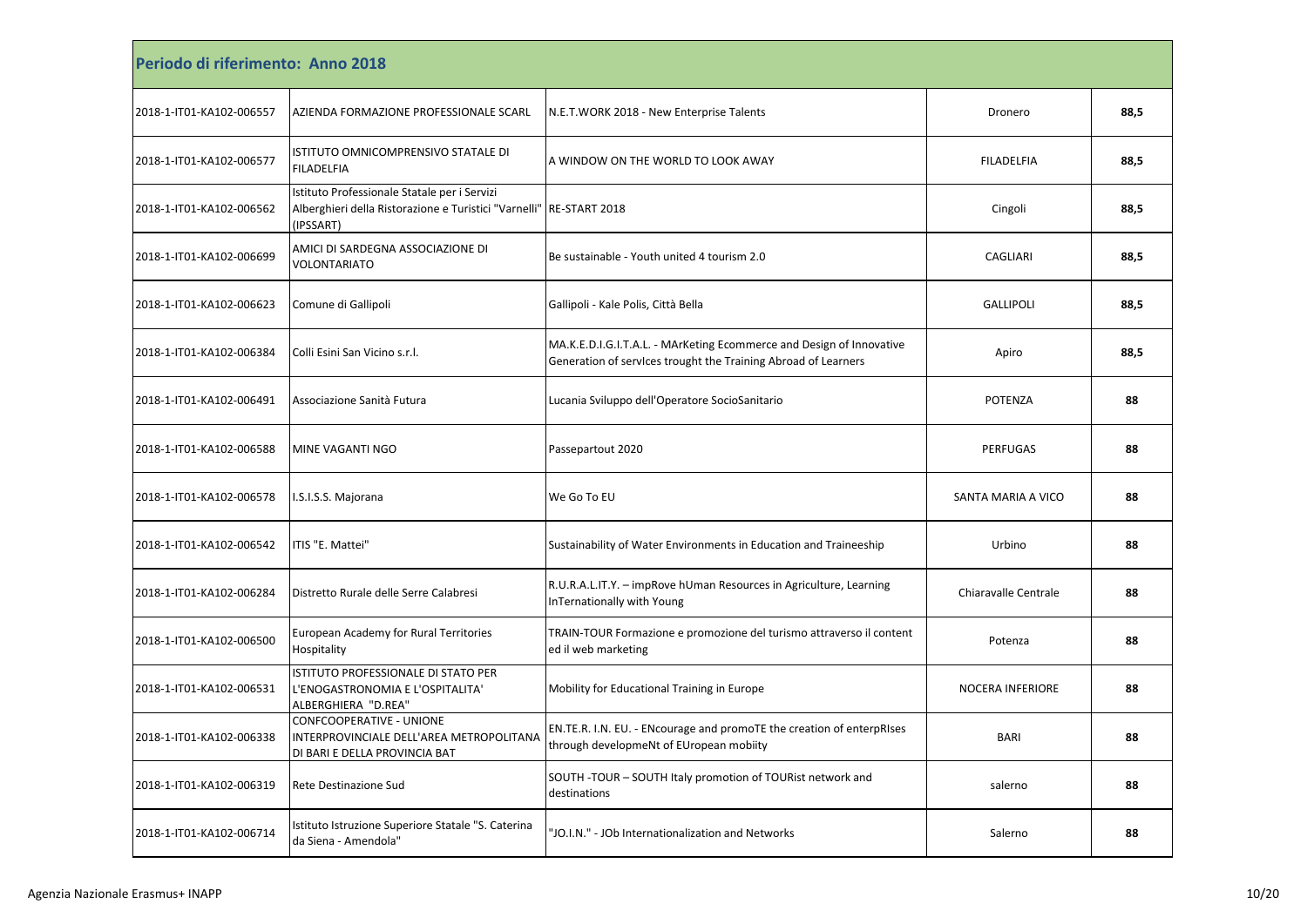| Periodo di riferimento: Anno 2018 |                                                                                       |                                                                                                                                   |                          |      |
|-----------------------------------|---------------------------------------------------------------------------------------|-----------------------------------------------------------------------------------------------------------------------------------|--------------------------|------|
| 2018-1-IT01-KA102-006503          | I.S.I.S.S. "G. MARCONI" Vairano Patenora<br>(Caserta)                                 | Turn On European MODAlity!                                                                                                        | <b>VAIRANO PATENORA</b>  | 87,5 |
| 2018-1-IT01-KA102-006344          | Cooraltur Soc. Coop                                                                   | Sviluppo Attività Per Riqualificazione Agenda Informatica nelle scuole<br>italiane                                                | Castione della Presolana | 87,5 |
| 2018-1-IT01-KA102-006304          | Consorzio per l'area di sviluppo industriale della<br>Provincia di Caserta            | A.S.I. - Activities of internShip for young people In europe                                                                      | Caserta                  | 87,5 |
| 2018-1-IT01-KA102-006355          | <b>FORMAMENTIS S.R.L.</b>                                                             | F.O.O.D. E.A.T. - Fostering Opportunities of professional qualificatiOns in<br>fooD sector through European Added-value Training" | Roma                     | 87,5 |
| 2018-1-IT01-KA102-006452          | Istituto Tecnico Commerciale Statale Abba-Ballini   STARTING UP ACROSS BORDERS        |                                                                                                                                   | <b>Brescia</b>           | 87   |
| 2018-1-IT01-KA102-006670          | <b>Iscom Formazione Modena</b>                                                        | <b>ECOFAT - European COmpetences For Augmented Tourism</b>                                                                        | Modena                   | 87   |
| 2018-1-IT01-KA102-006617          | IIS Astolfo Lunardi                                                                   | Study, Learn & Work!                                                                                                              | <b>Brescia</b>           | 87   |
| 2018-1-IT01-KA102-006704          | ISTITUTO D'ISTRUZIONE SUPERIORE                                                       | Percorsi enogastronomici e sviluppo turistico in Europa                                                                           | COSENZA                  | 87   |
| 2018-1-IT01-KA102-006563          | ISTITUTO DI ISTRUZIONE SUPERIORE GALILEO<br><b>GALILEI</b>                            | Training Towards a Challenging Future                                                                                             | <b>JESI</b>              | 87   |
| 2018-1-IT01-KA102-006619          | <b>GAL L'ALTRA ROMAGNA</b>                                                            | Formazione professionale Europea per lo sviluppo locale                                                                           | SARSINA                  | 87   |
| 2018-1-IT01-KA102-006568          | PerFormare s.r.l.s                                                                    | T.Y.P.I.C.A.L. - Training for Youth People In typiCAL Food                                                                        | SAN GREGORIO MAGNO       | 87   |
| 2018-1-IT01-KA102-006291          | ASSOCIAZIONE SOMMELIER CAMPANIA                                                       | R.E.D. W.IN.E - Raising Entrepreneurial Development Working IN Europe                                                             | CASERTA                  | 86,5 |
| 2018-1-IT01-KA102-006627          | Istituto di Istruzione Superiore Blaise Pascal                                        | P.L.A.N.T.S. Progress in Learning Agro-industrial Norms, Technologies and<br><b>Skills</b>                                        | Manerbio                 | 86,5 |
| 2018-1-IT01-KA102-006700          | ECOLE - ENTI CONFINDUSTRIALI LOMBARDI PER<br>L'EDUCATION - SOCIETA' CONSORTILE A R.L. | TRAINs - TRAINing the TRAINers                                                                                                    | <b>MILANO</b>            | 86,5 |
| 2018-1-IT01-KA102-006345          | Italian Digital Revolution                                                            | <b>BINARY VALUE</b>                                                                                                               | Roma                     | 86,5 |
| 2018-1-IT01-KA102-006683          | I.S.I.S.S. "P.S. Lener"                                                               | Innovation Broker 4.0                                                                                                             | <b>MARCIANISE</b>        | 86,5 |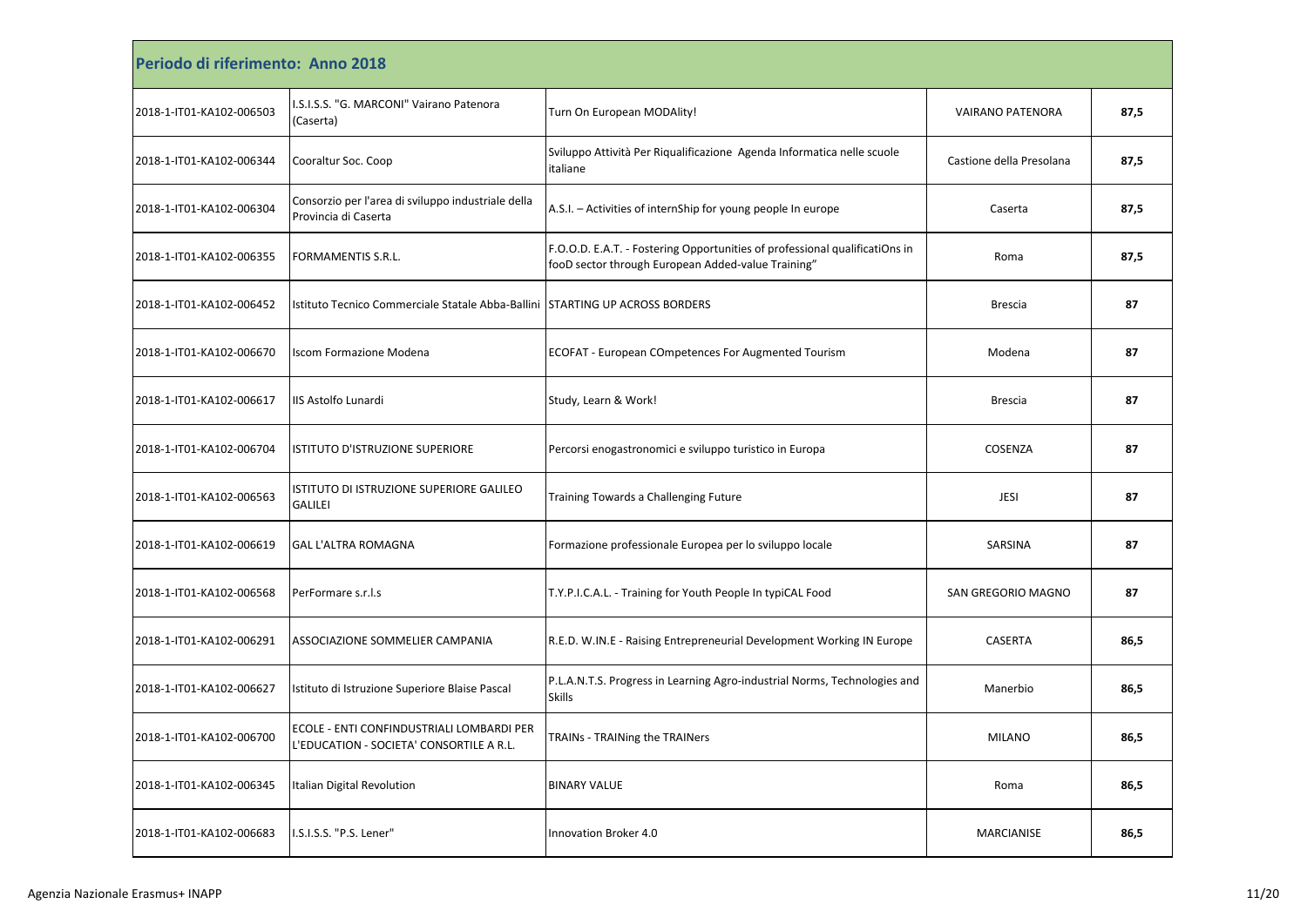| Periodo di riferimento: Anno 2018 |                                                                                            |                                                                                 |                          |      |
|-----------------------------------|--------------------------------------------------------------------------------------------|---------------------------------------------------------------------------------|--------------------------|------|
| 2018-1-IT01-KA102-006272          | TIA Formazione Internazionale                                                              | Evolution                                                                       | <b>BOSA</b>              | 86   |
| 2018-1-IT01-KA102-006536          | Istituto Tecnico Commerciale e per Geometri "F.<br>Galiani - de Sterlich" di Chieti        | 3D Makers - developing the skills of the future 3D makers                       | Chieti                   | 86   |
| 2018-1-IT01-KA102-006545          | Istituto Tecnico Statale Economico e Tecnologico<br>'F. Palizzi" di Vasto                  | Cycle Tourism - New skills for the sustainable tourism niche                    | Vasto                    | 86   |
| 2018-1-IT01-KA102-006341          | AIDP CALABRIA - ASSOCIAZIONE ITALIANA PER<br>LA DIREZIONE DEL PERSONALE GRUPPO<br>CALABRIA | V.I.E.W. 2K18 - Vocational International Experiences Working in europe          | catanzaro                | 86   |
| 2018-1-IT01-KA102-006339          | Consorzio Jobel                                                                            | <b>CULTURE LEAD</b>                                                             | Crotone                  | 85,5 |
| 2018-1-IT01-KA102-006398          | Comune di Locorotondo                                                                      | <b>BUILD YOUR FUTURE WITH ERASMUS PRO!</b>                                      | LOCOROTONDO              | 85,5 |
| 2018-1-IT01-KA102-006605          | <b>IPSEOA CERVIA</b>                                                                       | BRITAIN, RHONE AND EMILIA ROMAGNA: NEW TOGETHERNESS FOR A<br>RELENTLESS EUROPE. | CERVIA - Ravenna         | 85,5 |
| 2018-1-IT01-KA102-006483          | I.P.S.S.S. " Edmondo De Amicis'                                                            | INCLUSIVE SIDE OF UNDERSTANDING TEACHERS                                        | Rome                     | 85,5 |
| 2018-1-IT01-KA102-006595          | Istituto Tecnico Commerciale Salvatore Satta di<br>Nuoro                                   | Europe 4 U                                                                      | Nuoro                    | 85,5 |
| 2018-1-IT01-KA102-006530          | IPIAS G. GIORGI                                                                            | Skills For Job                                                                  | Potenza                  | 85,5 |
| 2018-1-IT01-KA102-006641          | I.I.S. "F.Brunelleschi/L. Da Vinci"                                                        | Experiences iN Europe foR the Growth of Youngsters                              | Frosinone                | 85,5 |
| 2018-1-IT01-KA102-006332          | Pro loco Brindisi Montagna                                                                 | W.E.L.C.O.M.E. - Work Experiences for Lifelong COMpetences in<br>Environment    | Brindisi di Montagna     | 85   |
| 2018-1-IT01-KA102-006475          | Liceo Statale "Alessandro Volta" - Sezione<br>Scientifica e Classica                       | Life techNology for worK                                                        | Colle di Val d'Elsa (SI) | 85   |
| 2018-1-IT01-KA102-006564          | Istituto di Istruzione Superiore 'De Amicis'                                               | <b>IRES 2018</b>                                                                | Rovigo                   | 85   |
| 2018-1-IT01-KA102-006660          | Multiservizi S.p.a                                                                         | GEO: Green Energy Optmizing                                                     | Ancona                   | 85   |
| 2018-1-IT01-KA102-006348          | <b>COMUNE DI SPILINGA</b>                                                                  | WORK IN TOURISM - Work-based training for a new tourism sector                  | SPILINGA                 | 85   |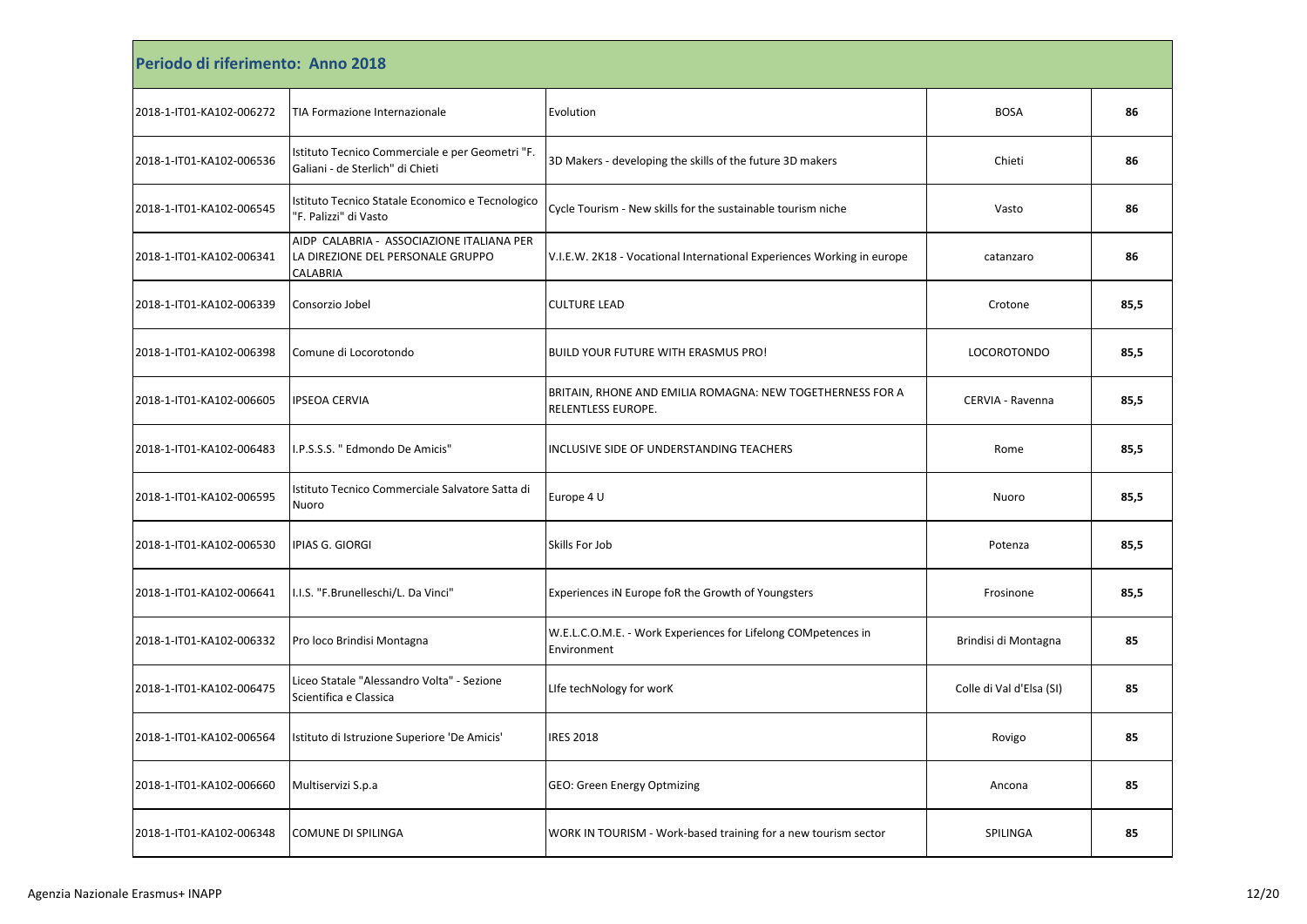| Periodo di riferimento: Anno 2018 |                                                                          |                                                                                                             |                      |      |  |
|-----------------------------------|--------------------------------------------------------------------------|-------------------------------------------------------------------------------------------------------------|----------------------|------|--|
| 2018-1-IT01-KA102-006540          | <b>COMUNE DI PESARO</b>                                                  | TIROCINI IN COMPETENZE DIGITALI                                                                             | <b>PESARO</b>        | 84,5 |  |
| 2018-1-IT01-KA102-006415          | C.I.O.F.S. FORMAZIONE PROFESSIONALE                                      | TOGETHER IN PRACTICE                                                                                        | Roma                 | 84   |  |
| 2018-1-IT01-KA102-006397          | LICEO SCIENTIFICO STATALE "LORENZO<br><b>RESPIGHI"</b>                   | FORMAZIONE IN EUROPA: UNA BUSSOLA PER LA VITA                                                               | Piacenza             | 84   |  |
| 2018-1-IT01-KA102-006417          | Agenzia Provinciale per l'Orientamento, il Lavoro<br>e la Formazione     | <b>COOK IN EUROPE</b>                                                                                       | Pavia                | 83,5 |  |
| 2018-1-IT01-KA102-006495          | Associazione Artigiani Tolvesi                                           | 4.0RMAT                                                                                                     | Tolve (Pz)           | 83,5 |  |
| 2018-1-IT01-KA102-006374          | ISTITUTO FORMAZIONE OPERATORI AZIENDALI                                  | IFTS mobility actions nearing greater opportunities                                                         | <b>REGGIO EMILIA</b> | 83   |  |
| 2018-1-IT01-KA102-006373          | Mythos srl                                                               | Turismo Innovazione Crescita                                                                                | Paderno Dugnano      | 82,5 |  |
| 2018-1-IT01-KA102-006581          | ISTITUTO D'ISTRUZIONE SUPERIORE AMEDEO<br>D'AOSTA                        | Mobilità internazionale per un percorso di alternanza                                                       | L'AQUILA             | 82,5 |  |
| 2018-1-IT01-KA102-006666          | CONSORZIO O.P.E.N.: OFFENDERS PATHWAYS<br>TO EMPLOYMENT NATIONAL NETWORK | OPEN-go 2018                                                                                                | <b>VERONA</b>        | 82,5 |  |
| 2018-1-IT01-KA102-006640          | Cooperazione Sud per l'Europa                                            | APPRENDISTI IN EUROPA                                                                                       | Mileto (VV)          | 82,5 |  |
| 2018-1-IT01-KA102-006488          | Sezione Costruttori Edili ANCE Potenza                                   | Costruendo un Abitare Sostenibile                                                                           | Potenza              | 82   |  |
| 2018-1-IT01-KA102-006637          | Centro Formativo Provinciale G. Zanardelli                               | SALUS PER AQUAM: WELLNESS IN SPA                                                                            | Brescia              | 82   |  |
| 2018-1-IT01-KA102-006590          | Liceo Statale Giovanni Cotta                                             | Vademecum                                                                                                   | Legnago              | 82   |  |
| 2018-1-IT01-KA102-006510          | Istituto Mattei                                                          | M.A.R.T.E. - Mobilities in the Artistic sectoR for Traineeships in Europe                                   | Caserta              | 82   |  |
| 2018-1-IT01-KA102-006346          | <b>CNA SALERNO</b>                                                       | RENOV_ACTION - RENOVating trAining sChemes Through Innovative<br>mObility experieNces                       | Salerno              | 81,5 |  |
| 2018-1-IT01-KA102-006648          | ISTITUTO ISTRUZIONE SUPERIORE "VINCENZO<br><b>CAPIROLA"</b>              | crescere come operatori attivi nell'arena globale: promozione della<br>sostenibilità ed inclusività sociale | LENO (BS)            | 81,5 |  |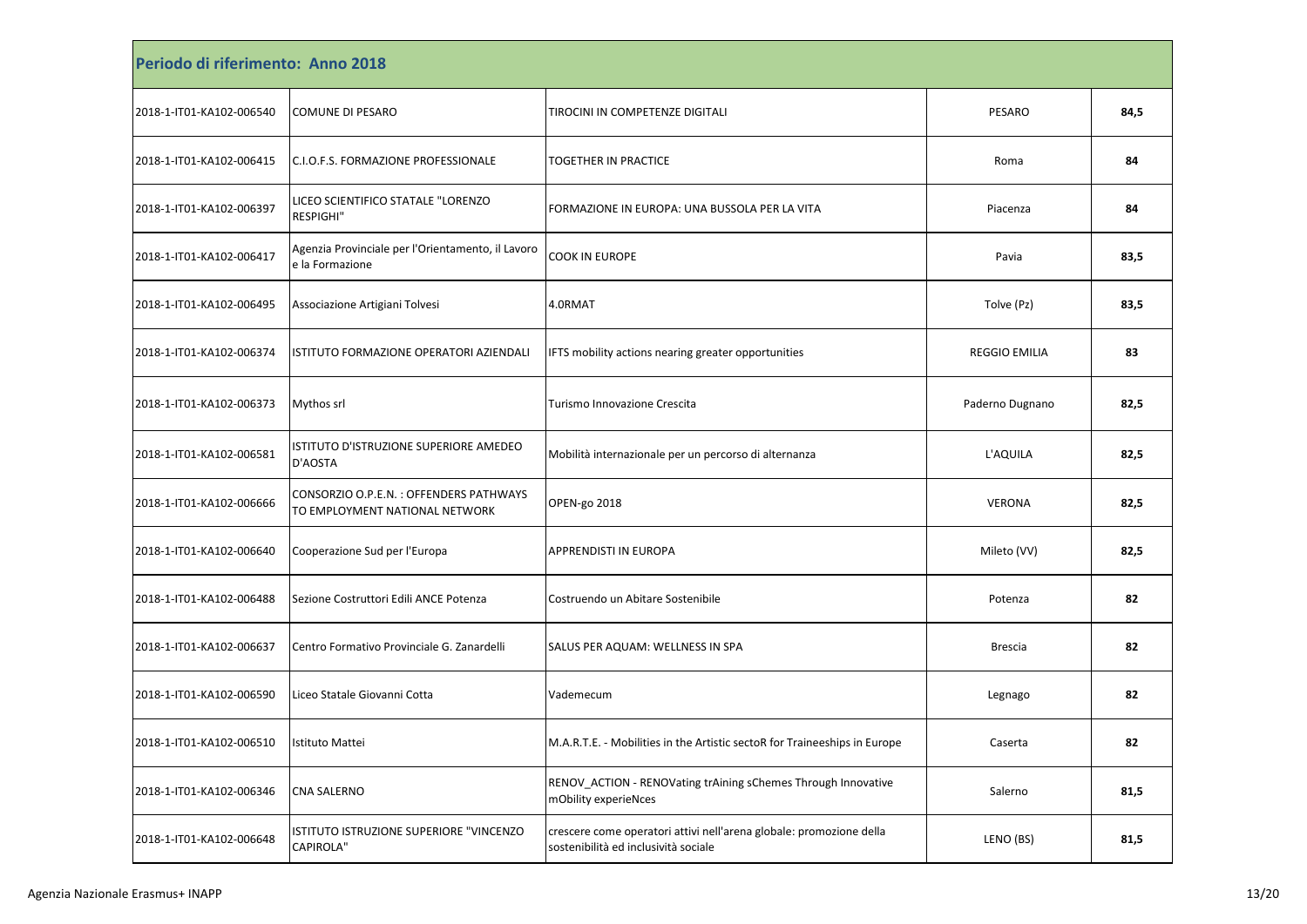| Periodo di riferimento: Anno 2018 |                                                                                                         |                                                                                                            |                      |      |  |
|-----------------------------------|---------------------------------------------------------------------------------------------------------|------------------------------------------------------------------------------------------------------------|----------------------|------|--|
| 2018-1-IT01-KA102-006467          | Liceo Scientifico Statale G. B. Grassi                                                                  | SPort Enhances Excellence in Disadvantage                                                                  | Latina               | 81   |  |
| 2018-1-IT01-KA102-006494          | I.S.I.S. Sandro Pertini                                                                                 | Scuola, salute e benessere                                                                                 | Afragola             | 81   |  |
| 2018-1-IT01-KA102-006522          | ISTITUTO PROFESSIONALE DI STATO PER I SERVIZI<br>DI ENOGASTRONOMIA E OSPITALITA'<br>ALBERGHIERA POTENZA | LEarning Tourism - Mobility Experience                                                                     | Potenza              | 81   |  |
| 2018-1-IT01-KA102-006655          | IS "Puecher-Olivetti"                                                                                   | Consolidare le competenze per essere competitivi nella Green Economy                                       | RHO                  | 80,5 |  |
| 2018-1-IT01-KA102-006691          | Conservatorio Santa Maria degli Angeli - Liceo<br>Classico Europeo                                      | European High Schools develop Employment Opportunities in Cultural<br>Heritage                             | Firenze              | 80,5 |  |
| 2018-1-IT01-KA102-006665          | Valuetech s.r.l.                                                                                        | European VET learners mobility for the empowerment of the IT sector                                        | Rende                | 80   |  |
| 2018-1-IT01-KA102-006314          | Associazione InCo - Molfetta                                                                            | A Worshop in a Sustainable Society                                                                         | Molfetta             | 80   |  |
| 2018-1-IT01-KA102-006331          | ISIS "A.CASANOVA"                                                                                       | MOBILITY TO MAKE A DIFFERENCE                                                                              | napoli               | 80   |  |
| 2018-1-IT01-KA102-006694          | <b>IPSSEOA COSTAGGINI RIETI</b>                                                                         | Enhancing Job Opportunities for Young Europeans                                                            | Rieti                | 80   |  |
| 2018-1-IT01-KA102-006669          | <b>GARIANO ALESSANDRO</b>                                                                               | IMPROVING TOURISM VET THROUGH TEACHERS AND STAFF LEARNING                                                  | MARCELLINARA         | 79,5 |  |
| 2018-1-IT01-KA102-006638          | ISTITUTO DI ISTRUZIONE SECONDARIA<br>SUPERIORE STATALE "CAMILLO GOLGI"                                  | New welcoming skills                                                                                       | <b>BRESCIA</b>       | 79,5 |  |
| 2018-1-IT01-KA102-006529          | S.T.&T. Srl a socio unico                                                                               | IRIDE (Industria Robotica Ict Economia Digitale)                                                           | Turin                | 79   |  |
| 2018-1-IT01-KA102-006285          | <b>GAL Terre Locridee</b>                                                                               | Agri N.E.T. - New engagement in Education and Training                                                     | Siderno              | 78,5 |  |
| 2018-1-IT01-KA102-006480          | Assocamerestero - associazione Camere di<br>Commercio Italiane all'estero                               | Mobilità come strumento di formazione professionale                                                        | Rome                 | 78   |  |
| 2018-1-IT01-KA102-006515          | CEDIT- CENTRO DIFFUSIONE IMPRENDITORIALE<br><b>DELLA TOSCANA SCARL</b>                                  | VETTER - Promoting VET attractiveness and skills through mobility                                          | <b>FIRENZE</b>       | 78   |  |
| 2018-1-IT01-KA102-006601          | MADE FOR SKILLS S.r.l.                                                                                  | <b>VET REGENER-ACTION:</b><br>promoting VET as supportive tool<br>for the development of social innovation | TERMINI IMERESE (PA) | 78   |  |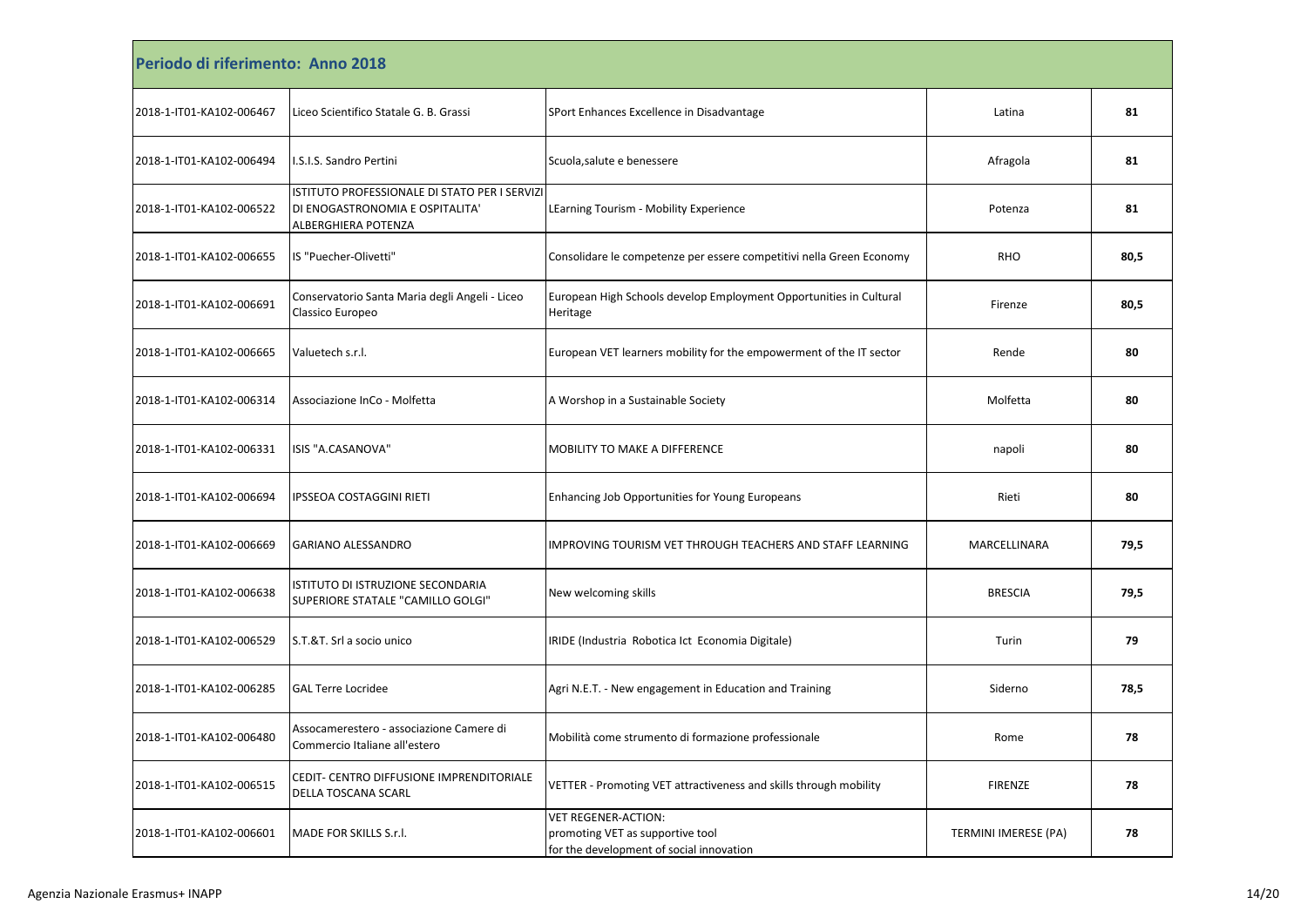| Periodo di riferimento: Anno 2018 |                                                                                                              |                                                                                                                                                  |                       |      |  |
|-----------------------------------|--------------------------------------------------------------------------------------------------------------|--------------------------------------------------------------------------------------------------------------------------------------------------|-----------------------|------|--|
| 2018-1-IT01-KA102-006559          | I.I.S. "Carlo e Nello Rosselli"                                                                              | Learning by Doing in Europe                                                                                                                      | Aprilia               | 77,5 |  |
| 2018-1-IT01-KA102-006653          | Istituto statale Silvio d'Arzo                                                                               | Sviluppo delle competenze d'imprenditorialità, docenti e studenti                                                                                | Montecchio Emilia     | 77   |  |
| 2018-1-IT01-KA102-006649          | Linfa Società Consortile a Responsabilità Limitata                                                           | Agribusiness                                                                                                                                     | Vibo Valentia         | 77   |  |
| 2018-1-IT01-KA102-006685          | <b>IISS MAJORANA</b>                                                                                         | Skilled European Technicians for a new lifetyle                                                                                                  | <b>MARTINA FRANCA</b> | 76,5 |  |
| 2018-1-IT01-KA102-006403          | Istituto d'Istruzione Superiore G.D. Romagnosi                                                               | CITTADINI EUROPEILAVORATORI IN EUROPA                                                                                                            | Piacenza              | 76   |  |
| 2018-1-IT01-KA102-006517          | ASSOCIAZIONE GENERALE COOPERATIVE<br><b>ITALIANE</b>                                                         | PRACTICE IN EUROPE THROUGH MOBILITIES                                                                                                            | POTENZA               | 75,5 |  |
| 2018-1-IT01-KA102-006592          | Istituto Professionale di Stato per i Servizi<br>Enogastronomici e dell'Ospitalità Alberghiera G.<br>Falcone | European Traineeship Promotion Project : per una crescita professionale,<br>personale ed economica dei VET learners e degli insegnanti.          | <b>GIARRE</b>         | 75   |  |
| 2018-1-IT01-KA102-006387          | <b>BABEL LANGUAGE PROJECTS ITALY SRL</b>                                                                     | Marketing and Advertising for Skills Development across different school<br>based VET Programmes                                                 | PERUGIA               | 75   |  |
| 2018-1-IT01-KA102-006295          | Consorzio Sociale Abele Lavoro                                                                               | Esperienze in Europa                                                                                                                             | Torino                | 74,5 |  |
| 2018-1-IT01-KA102-006664          | Estra S.p.A. Energia Servizi Territorio e Ambiente                                                           | DOMOS - Worked Based Learning in House Automation and Building<br>Efficiency                                                                     | Prato                 | 74,5 |  |
| 2018-1-IT01-KA102-006555          | <b>CESCOT SCARL</b>                                                                                          | Competenze Europee per l'Innovazione del Turismo Emiliano-Romagnolo                                                                              | <b>RIMINI</b>         | 74,5 |  |
| 2018-1-IT01-KA102-006382          | ITIS G.Cardano                                                                                               | Mobility in Europe for Enterprise                                                                                                                | Pavia                 | 74   |  |
| 2018-1-IT01-KA102-006336          | limitata                                                                                                     | EUFORMED Società semplificata a responsabilità  E.A.S.Y LAB. - Entrepreneurship And Self-emploYment by real experiences<br>in LABour market 2018 | Tito (PZ)             | 74   |  |
| 2018-1-IT01-KA102-006624          | <b>CESCOT FIRENZE SRL</b>                                                                                    | Green kitchen & cultural food                                                                                                                    | <b>FIRENZE</b>        | 74   |  |
| 2018-1-IT01-KA102-006682          | Istituto di Istruzione Superiore                                                                             | Working Abroad: cittadini europei                                                                                                                | Codogno               | 74   |  |
| 2018-1-IT01-KA102-006689          | Istituto Tecnico Settore Tecnologico "E.FERMI"                                                               | Pathways to job and life skills                                                                                                                  | FRANCAVILLA FONTANA   | 73   |  |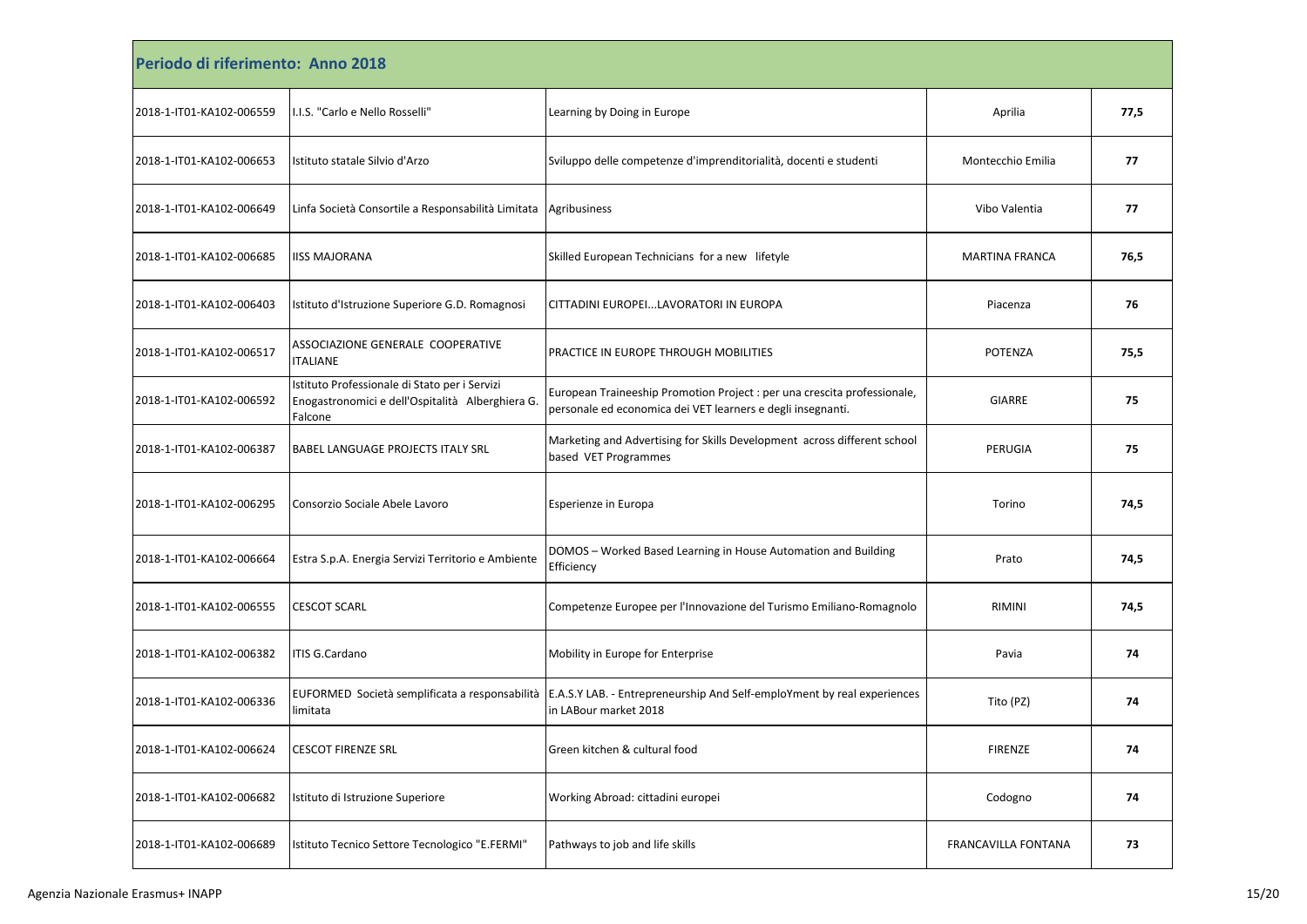| Periodo di riferimento: Anno 2018 |                                                                             |                                                                                            |                       |      |  |
|-----------------------------------|-----------------------------------------------------------------------------|--------------------------------------------------------------------------------------------|-----------------------|------|--|
| 2018-1-IT01-KA102-006708          | ASSOCIAZIONE STUDI E RICERCHE ECONOMICHE<br><b>KOMPETERE</b>                | T.O.U.R. - Travelling towards OUr futuRe                                                   | <b>CASORIA</b>        | 73   |  |
| 2018-1-IT01-KA102-006276          | <b>ISII MARCONI</b>                                                         | EUVETMOB per il futuro dell'Europa                                                         | PIACENZA              | 73   |  |
| 2018-1-IT01-KA102-006663          | scuola d'arte applicata Andrea Fantoni                                      | VET SySTeM: VET Students and STaff Mobility                                                | Bergamo               | 73   |  |
| 2018-1-IT01-KA102-006498          | MESTIERI LOMBARDIA Consorzio di cooperative<br>sociali S.C.S.               | Digital Agri Food                                                                          | <b>MILANO</b>         | 72,5 |  |
| 2018-1-IT01-KA102-006396          | IPSSAR "L. EINAUDI"                                                         | Lindbergh 2018 - Tirocini di mobilità transnazionale nel settore turistico-<br>alberghiero | Lamezia Terme         | 72,5 |  |
| 2018-1-IT01-KA102-006445          | EURORA S.A.S.                                                               | Formare i Data Scientist dell'Europa 2020                                                  | Rende                 | 72,5 |  |
| 2018-1-IT01-KA102-006547          | COMUNE DI CINISELLO BALSAMO                                                 | <b>EurOrienteering</b>                                                                     | CINISELLO BALSAMO     | 72   |  |
| 2018-1-IT01-KA102-006451          | LA PALOMBA ONLUS                                                            | G.R.E.E.N - Green Renewable EnErgy Network                                                 | <b>TARANTO</b>        | 72   |  |
| 2018-1-IT01-KA102-006643          | AZIENDA SPECIALE DELLA PROVINCIA DI<br>MANTOVA FORMAZIONE MANTOVA - FOR.MA  | EUROPEAN GENERATION VET 4/10                                                               | <b>MANTOVA</b>        | 72   |  |
| 2018-1-IT01-KA102-006620          | Istituto Tecnico Economico "Tambosi"                                        | MObilità Verso l'Europa                                                                    | Trento                | 71,5 |  |
| 2018-1-IT01-KA102-006274          | Federazione Internazionale Scambi Socio-<br>Culturale Giovanili "World Net" | Be. For Europe - Best For Europe                                                           | Tito                  | 71,5 |  |
| 2018-1-IT01-KA102-006330          | <b>ISIS VALDARNO</b>                                                        | Empowered Learning Experience, Vocational Apprenticeship (and)<br>Training (in) English    | SAN GIOVANNI VALDARNO | 71   |  |
| 2018-1-IT01-KA102-006603          | Istituto Tecnico Trasporti e Logistica Nautico San<br>Giorgio               | Finland's view on Innovation an Technology in the Maritime Education and<br>Training       | Genova                | 71   |  |
| 2018-1-IT01-KA102-006322          | Istituto di istruzione superiore Carlo Cattaneo                             | Pro-Action Learning                                                                        | Milano                | 69,5 |  |
| 2018-1-IT01-KA102-006610          | <b>ITT G. MARCONI</b>                                                       | WORKING INTERNSHIP for a SUSTAINABLE EUROPE                                                | PADOVA                | 69,5 |  |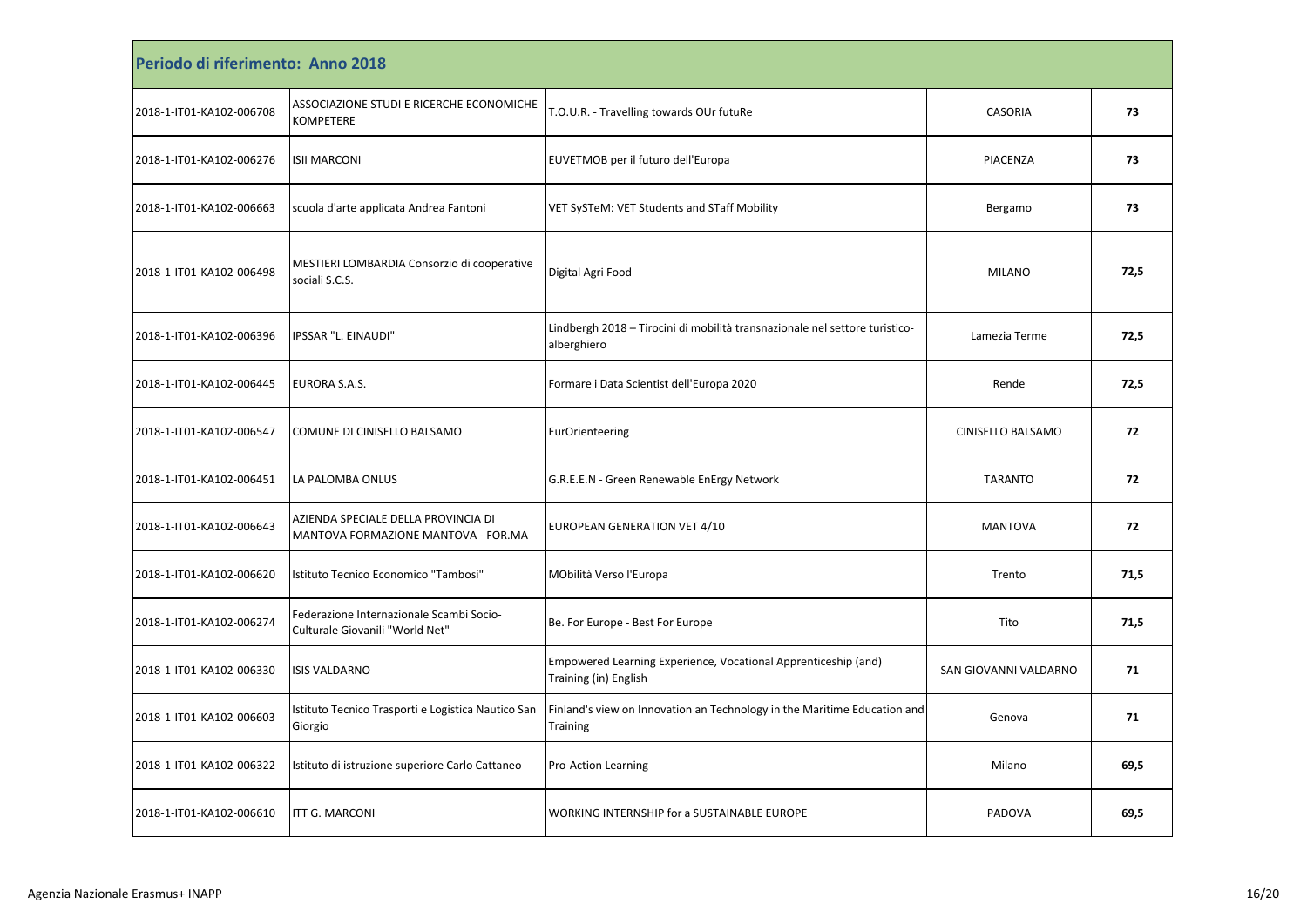| Periodo di riferimento: Anno 2018 |                                                                            |                                                                                     |                         |      |  |
|-----------------------------------|----------------------------------------------------------------------------|-------------------------------------------------------------------------------------|-------------------------|------|--|
| 2018-1-IT01-KA102-006673          | Liceo Classico Statale "F. Capece"                                         | Nuove professionalità del marketing territoriale nell'economia digitale             | Maglie                  | 69,5 |  |
| 2018-1-IT01-KA102-006667          | OPENCOM I.S.S.C.                                                           | ICT4I - Information Communication Technology For Inclusion                          | <b>AREZZO</b>           | 69   |  |
| 2018-1-IT01-KA102-006626          | Istituto Tecnico Commerciale "Fabio Besta"                                 | My future now                                                                       | Ragusa                  | 68,5 |  |
| 2018-1-IT01-KA102-006440          | FONDAZIONE ENAIP S.ZAVATTA RIMINI                                          | Esperienze di mobilità transnazionale per gli studenti dell'Enaip                   | RIMINI                  | 68,5 |  |
| 2018-1-IT01-KA102-006294          | ISTITUTO STATALE DI ISTRUZIONE SECONDARIA<br>SUPERIORE "FEDERICO ENRIQUES" | GUSTO A TAVOLA / GESCHMACK AM TISCH                                                 | Castelfiorentino (FI)   | 68   |  |
| 2018-1-IT01-KA102-006407          | <b>MATER</b> scarl                                                         | INTER-MUSEUMS: European internship experience in museums                            | Napoli                  | 68   |  |
| 2018-1-IT01-KA102-006413          | ISTITUTO PROFESSIONALE DI STATO FRANCESCO<br><b>DATINI</b>                 | Voilà -Valorizzare orientare interagire lavorare apprendere                         | <b>PRATO</b>            | 67   |  |
| 2018-1-IT01-KA102-006466          | I.I.S.S. CANUDO                                                            | Towards our European Education and Training                                         | <b>GIOIA DEL COLLE</b>  | 67   |  |
| 2018-1-IT01-KA102-006502          | Liceo Scientifico e Musicale G. Marconi                                    | ALTERNIAMOCI                                                                        | Pesaro                  | 67   |  |
| 2018-1-IT01-KA102-006573          | E.S.F.O. (Ente Superiore Formazione e<br>Orientamento)                     | Slow tourlsm eCo-sustainability glocal Youth - in Europe - S.I.C.I.L.Y in<br>Europe | SANT'AGATA DI MILITELLO | 67   |  |
| 2018-1-IT01-KA102-006443          | Istituto Ferraris-Pancaldo                                                 | Approfondire, ampliare e condividere la conoscenza.                                 | Savona                  | 66,5 |  |
| 2018-1-IT01-KA102-006639          | WordPower S.r.I.                                                           | START AND GO                                                                        | San Salvo               | 66   |  |
| 2018-1-IT01-KA102-006572          | <b>CAT Confcommercio Srl</b>                                               | SVILUPPO TURISTICO: TRA COMPETITIVITA' E SOSTENIBILITA'                             | Vibo Valentia           | 65,5 |  |
| 2018-1-IT01-KA102-006400          | Agenzia per l'Occupazione e lo Sviluppo dell'Area<br>Nord Barese/Ofantina  | Local Development Pact IV phase - SOCIAL TOURISM INNOVATION                         | Barletta                | 65   |  |
| 2018-1-IT01-KA102-006453          | IISS F.sco D'Aguirre-Dante Alighieri                                       | L'uso di Tecnologie moderne nel settore Turistico.                                  | Salemi                  | 65   |  |
| 2018-1-IT01-KA102-006385          | I.I.S. Carducci                                                            | The jobtrotters                                                                     | Comiso                  | 65   |  |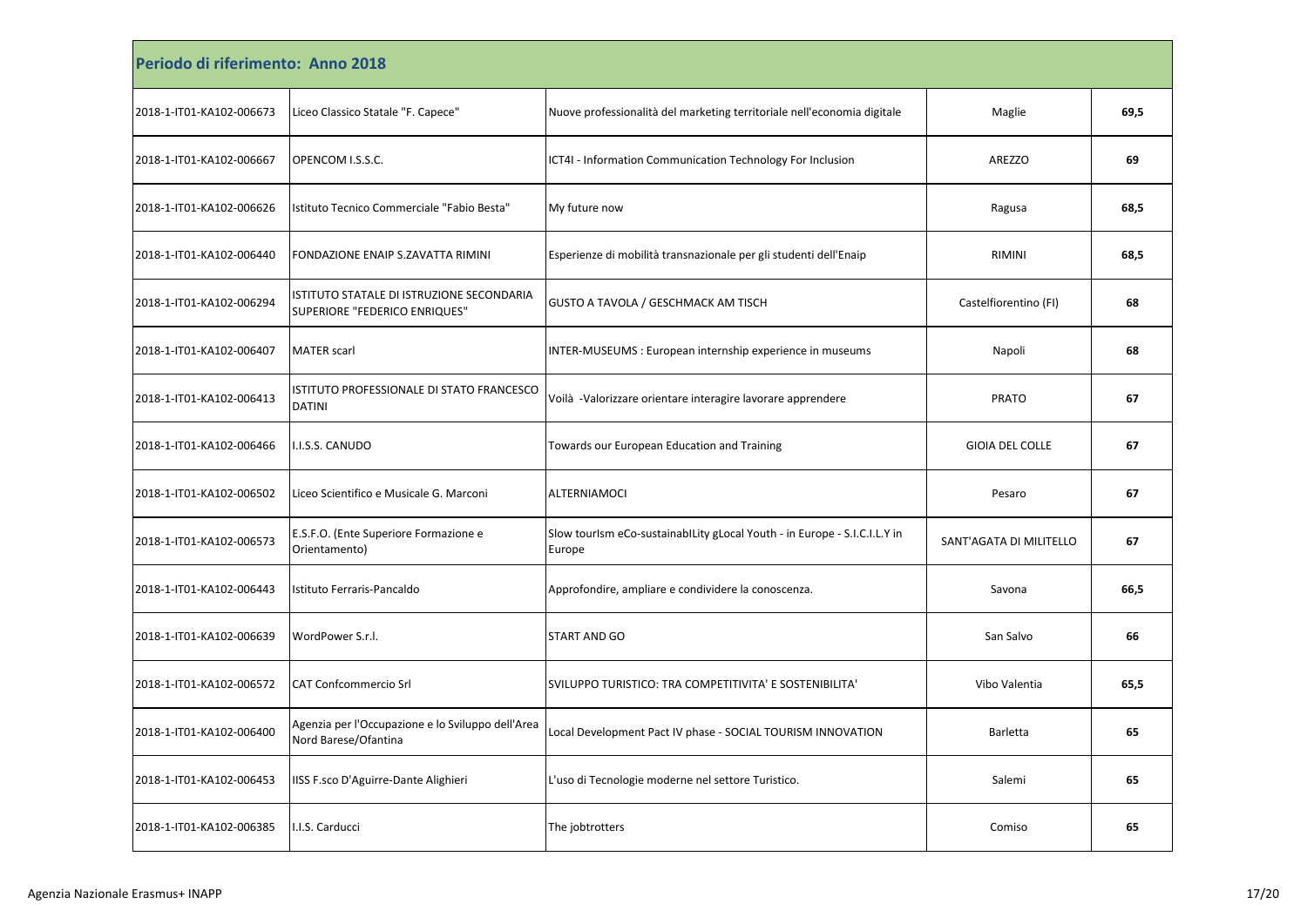| Periodo di riferimento: Anno 2018 |                                                                                   |                                                                                                                       |                      |      |  |
|-----------------------------------|-----------------------------------------------------------------------------------|-----------------------------------------------------------------------------------------------------------------------|----------------------|------|--|
| 2018-1-IT01-KA102-006650          | liceo artistico musicale di potenza                                               | LET'S LEARN IN EUROPE!                                                                                                | potenza              | 64,5 |  |
| 2018-1-IT01-KA102-006574          | <b>CESVIL</b>                                                                     | COOPERARE PER SVILUPPARE LA SOSTENIBILITA'                                                                            | <b>VIBO VALENTIA</b> | 64,5 |  |
| 2018-1-IT01-KA102-006422          | <b>ITC Bonelli Cuneo</b>                                                          | Spagnolo dal vivo                                                                                                     | Cuneo                | 64   |  |
| 2018-1-IT01-KA102-006677          | Work in Progress onlus                                                            | You4EU - Management of European Funds for Inclusive Growth                                                            | Galatone             | 63,5 |  |
| 2018-1-IT01-KA102-006516          | ForMe s.r.l.                                                                      | FOR ME PER NOI                                                                                                        | Chieti               | 63   |  |
| 2018-1-IT01-KA102-006528          | Mille Soli Società Cooperativa Sociale                                            | T.O.B.I.A.S. - Training On the joB in Arts<br>Sector                                                                  | Acerra               | 63   |  |
| 2018-1-IT01-KA102-006430          | A.P.I.C.                                                                          | New Professional Attitude through Europe IV                                                                           | Padova               | 62,5 |  |
| 2018-1-IT01-KA102-006423          | Istituto Professionale Servizi per<br>l'enogastronomia e l'ospitalità alberghiera | Getting ready for European skills                                                                                     | Erice - (TRAPANI)    | 62,5 |  |
| 2018-1-IT01-KA102-006506          | IIS Carafa Giustiniani                                                            | W.E. G.O. T.O. EUROPE                                                                                                 | Cerreto Sannita      | 62   |  |
| 2018-1-IT01-KA102-006631          | Associazione Centro Studi Teorema                                                 | VET mobility for increased opportunities in wellness market                                                           | ROMANO DI LOMBARDIA  | 61,5 |  |
| 2018-1-IT01-KA102-006497          | ACCADEMIA I SANTINI                                                               | <b>GOING TO LEARN</b>                                                                                                 | <b>EMPOLI</b>        | 61   |  |
| 2018-1-IT01-KA102-006472          | Tu F1rst Onlus                                                                    | Social Media Live Video Events                                                                                        | Lanciano             | 61   |  |
| 2018-1-IT01-KA102-006716          | Istituto Professionale per l'Industria e Artigianato<br>Giacomo Ceconi            | Mobilità Internazionale per lo Sviluppo Professionale degli Studenti<br>dell'Istituto IPSIA "Giacomo Ceconi" di Udine | Udine                | 60   |  |
| 2018-1-IT01-KA102-006709          | I.S. Giovanni xxiii Cosentino                                                     | Apprendimento professionale al di là delle frontiere                                                                  | Marsala              | 60   |  |
| 2018-1-IT01-KA102-006703          | SOCIETA' COOPERATIVA SOCIALE FERRANTE<br>APORTI                                   | Mobility And Training in Europe                                                                                       | <b>BRINDISI</b>      | 60   |  |
| 2018-1-IT01-KA102-006693          | Archè Impresa Sociale s.r.l.                                                      | Esperienza internazionale come garanzia per lo sviluppo professionale di<br>insegnanti e studenti di ARCHE            | Catania              | 59,5 |  |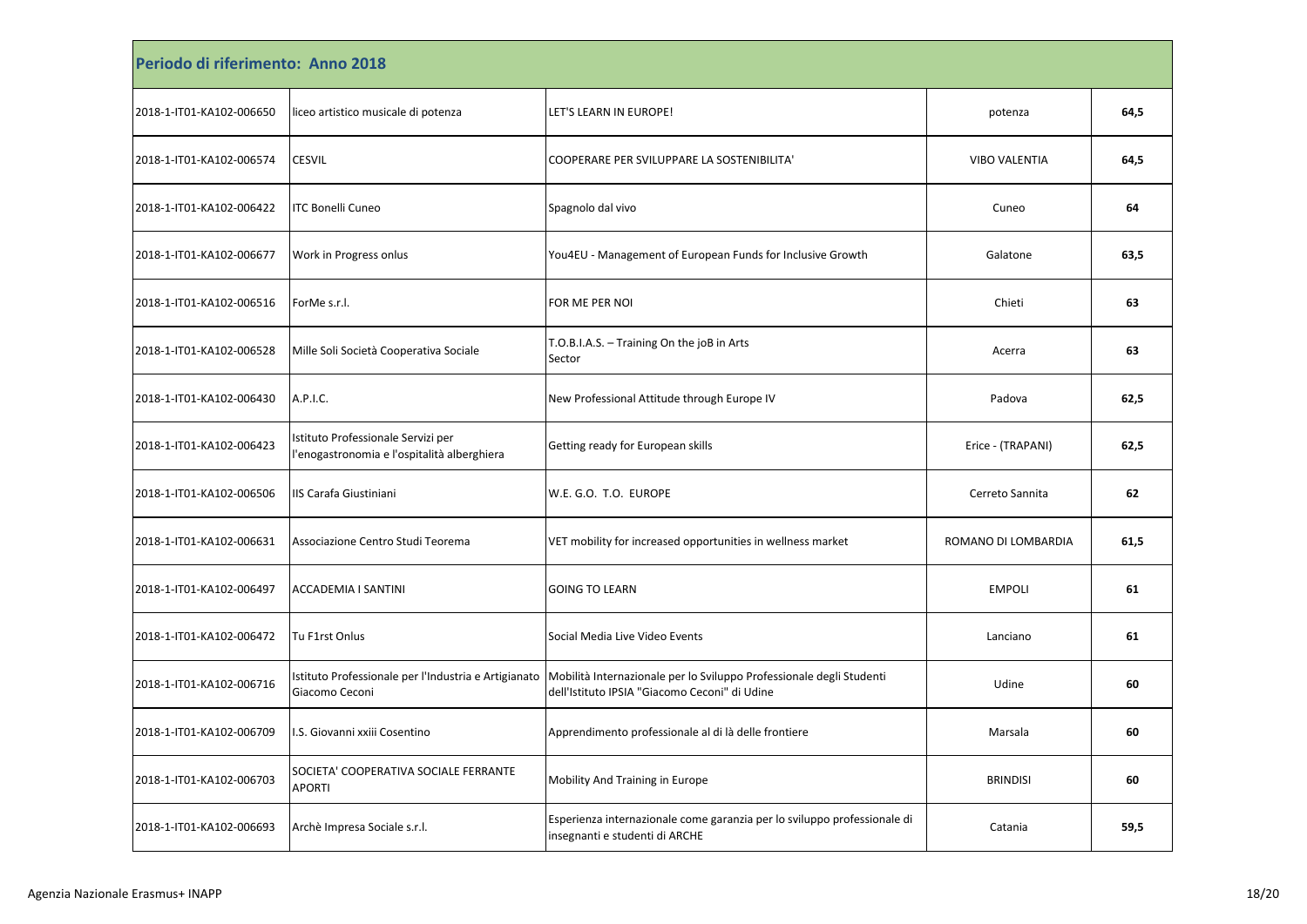| Periodo di riferimento: Anno 2018 |                                                                            |                                                                                                                        |                     |      |  |
|-----------------------------------|----------------------------------------------------------------------------|------------------------------------------------------------------------------------------------------------------------|---------------------|------|--|
| 2018-1-IT01-KA102-006566          | <b>IIS GREGORIO MENDEL</b>                                                 | Developing Rural Environments Aiming at Modern Sustainability                                                          | Villa Cortese       | 58,5 |  |
| 2018-1-IT01-KA102-006507          | STREAM SOC. COOP. A R.L.                                                   | Professionals for sustainable tourism                                                                                  | TARANTO             | 58,5 |  |
| 2018-1-IT01-KA102-006575          | I.I.S. PERTINI-MONTINI-CUOCO                                               | European Alliance for WBL and Apprenticeship: practices and tools to<br>design flexible and tailor-made learning plans | Campobasso          | 58,5 |  |
| 2018-1-IT01-KA102-006541          | ASSOCIAZIONE SCUOLE PROFESSIONALI G.<br><b>MAZZINI</b>                     | Travel, Learn and Training                                                                                             | CINISELLO BALSAMO   | 58   |  |
| 2018-1-IT01-KA102-006565          | Alfaform                                                                   | Murcia in Cucina                                                                                                       | Asti                | 57   |  |
| 2018-1-IT01-KA102-006325          | IIS MICHELE GIUA - CAGLIARI                                                | <b>BET FOR VET</b>                                                                                                     | CAGLIARI            | 54,5 |  |
| 2018-1-IT01-KA102-006363          | ISTITUTO OMNICOMPRENSIVO LEONARDO DA<br><b>VINCI</b>                       | SmarterSI-promuovere la Sostenibilità e l'Innovazione in piccoli centri<br>(opportunità e sfide in piccoli centri)     | ACQUAPENDENTE       | 54   |  |
| 2018-1-IT01-KA102-006687          | Cooperativa Sociale Artemide                                               | Counselors: European perspectives on teaching and employment                                                           | Latiano             | 54   |  |
| 2018-1-IT01-KA102-006702          | Hermete Società Cooperativa Sociale Onlus                                  | From Verona to the World                                                                                               | S.Pietro in Cariano | 53,5 |  |
| 2018-1-IT01-KA102-006447          | ISTITUTO D'ISTRUZIONE SUPERIORE " JACOPO<br>LINUSSIO"                      | Scambi di lavoro e conoscenze con l'estero                                                                             | Codroipo            | 53   |  |
| 2018-1-IT01-KA102-006553          | Conservatorio Statale di Musica "L. Canepa"                                | <b>Chamber Music in Motion.it</b>                                                                                      | Sassari             | 51   |  |
| 2018-1-IT01-KA102-006612          | Liceo classico statale "Jacopone da Todi" con<br>annesso Liceo scientifico | Pensa al digitale per la trasformazione digitale                                                                       | <b>TODI</b>         | 50   |  |
| 2018-1-IT01-KA102-006470          | Istituto Omnicomprensivo Statale di Casacalenda                            | Pronti a Cominciare                                                                                                    | Casacalenda         | 49   |  |
| 2018-1-IT01-KA102-006571          | Liceo Scientifico Statale "F. Masci"                                       | INSPIRING THE FUTURE. FUTURE SCHOOLS FOR FUTURE JOBS                                                                   | Chieti              | 49   |  |
| 2018-1-IT01-KA102-006358          | <b>CNIPA PUGLIA</b>                                                        | NUOVA FORMAZIONE PER L'EUROPA                                                                                          | <b>BARI</b>         | 49   |  |
| 2018-1-IT01-KA102-006444          | <b>Ensemble San Felice</b>                                                 | <b>ERAS MUSE EUTERPE</b>                                                                                               | Firenze             | 48   |  |